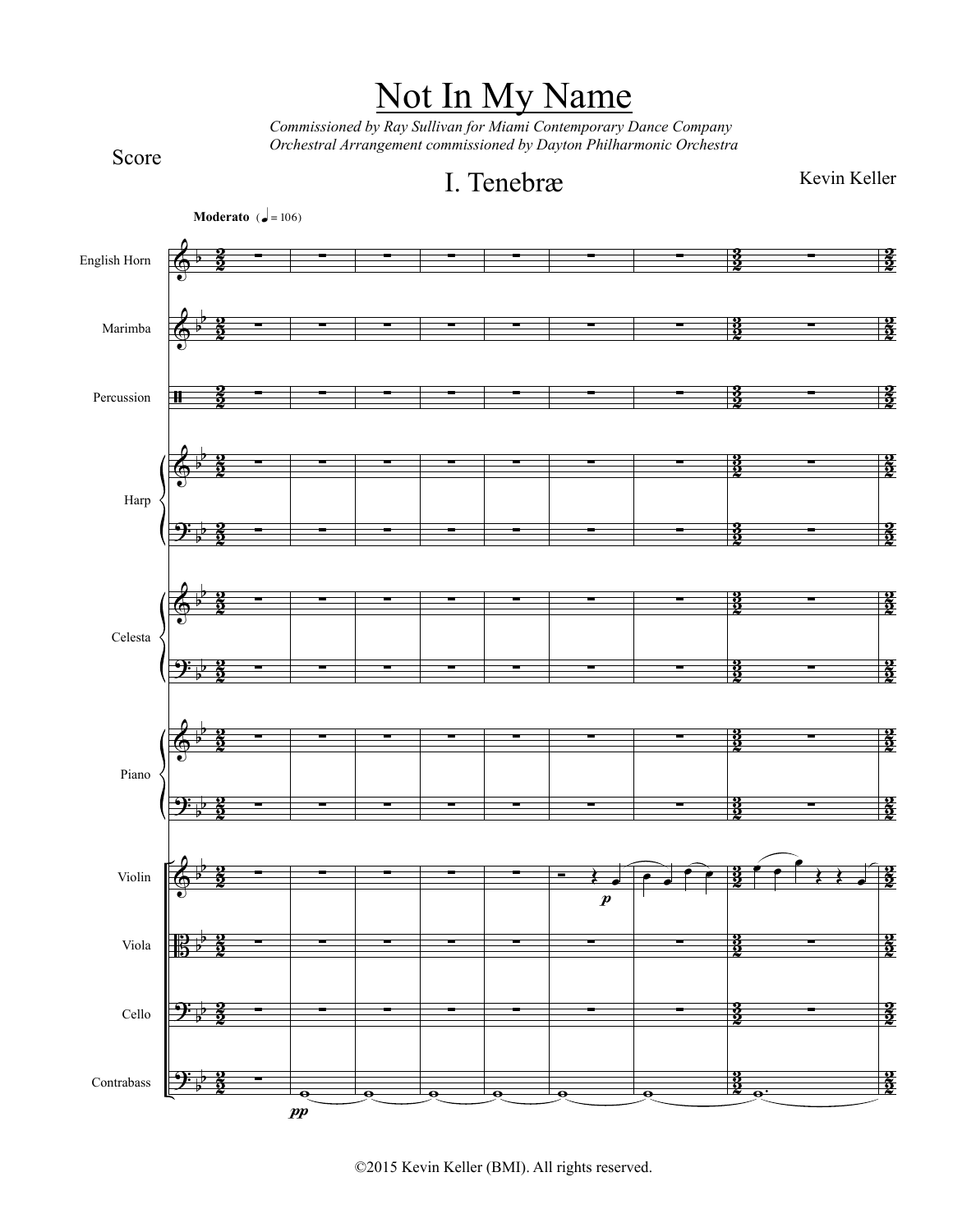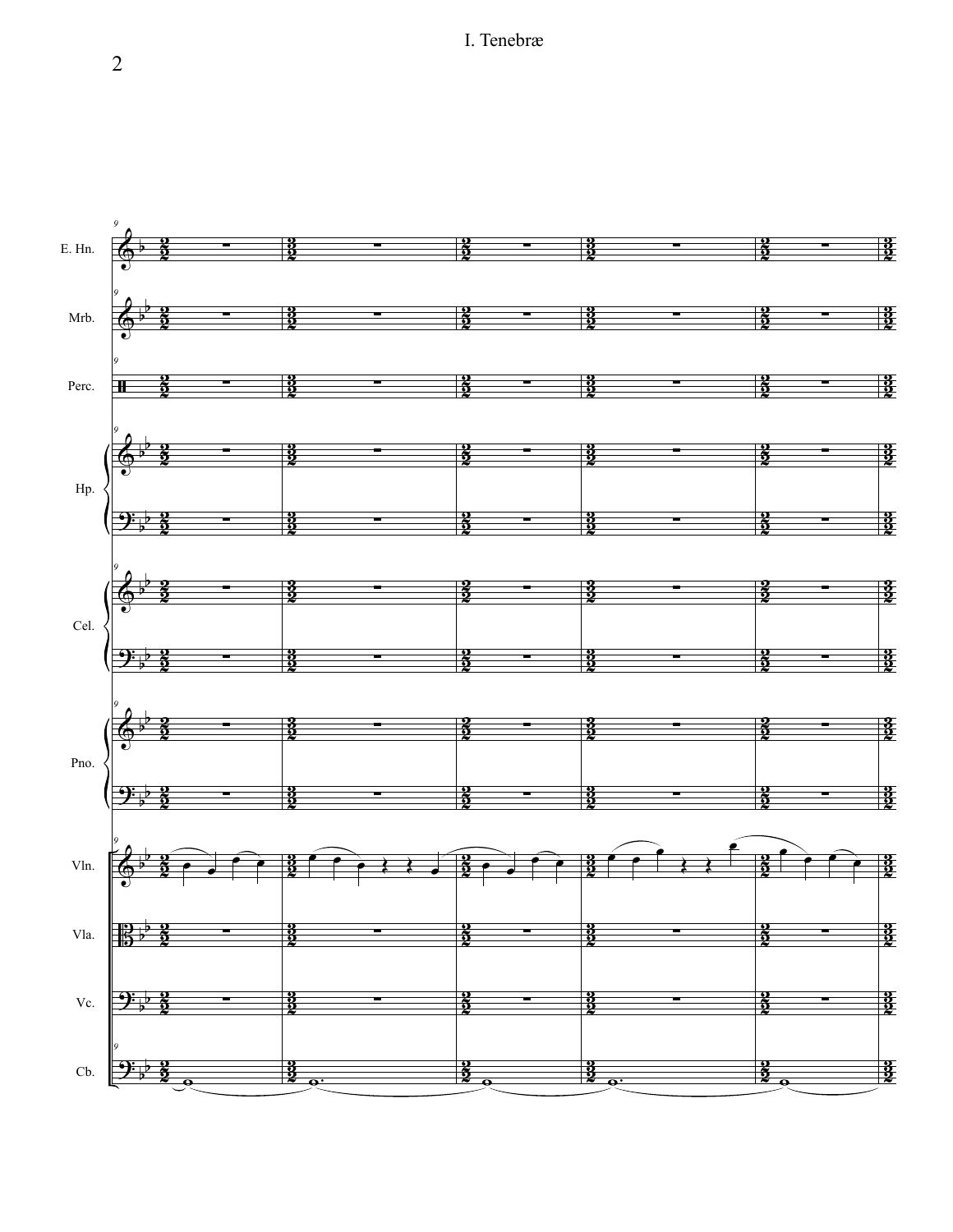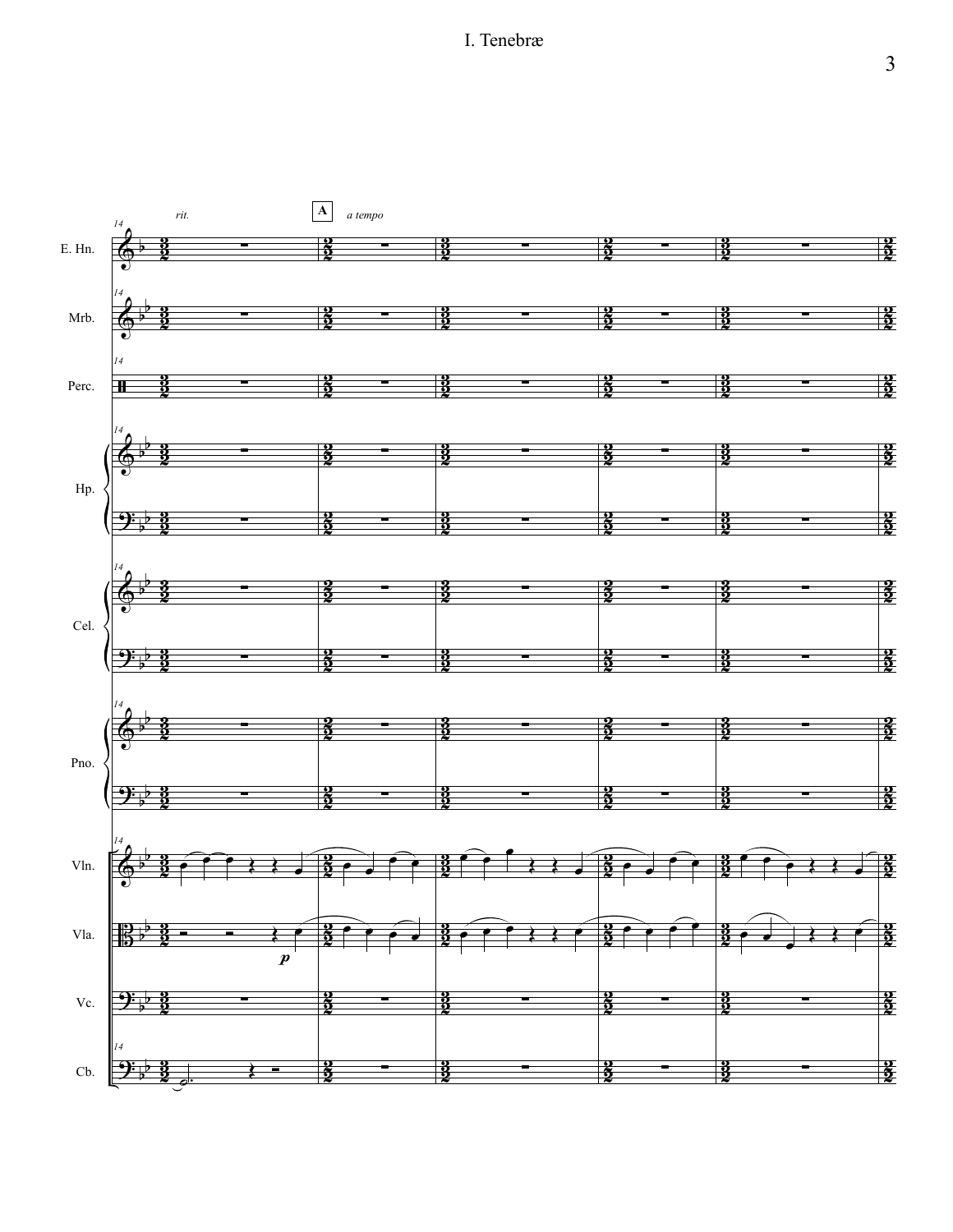

4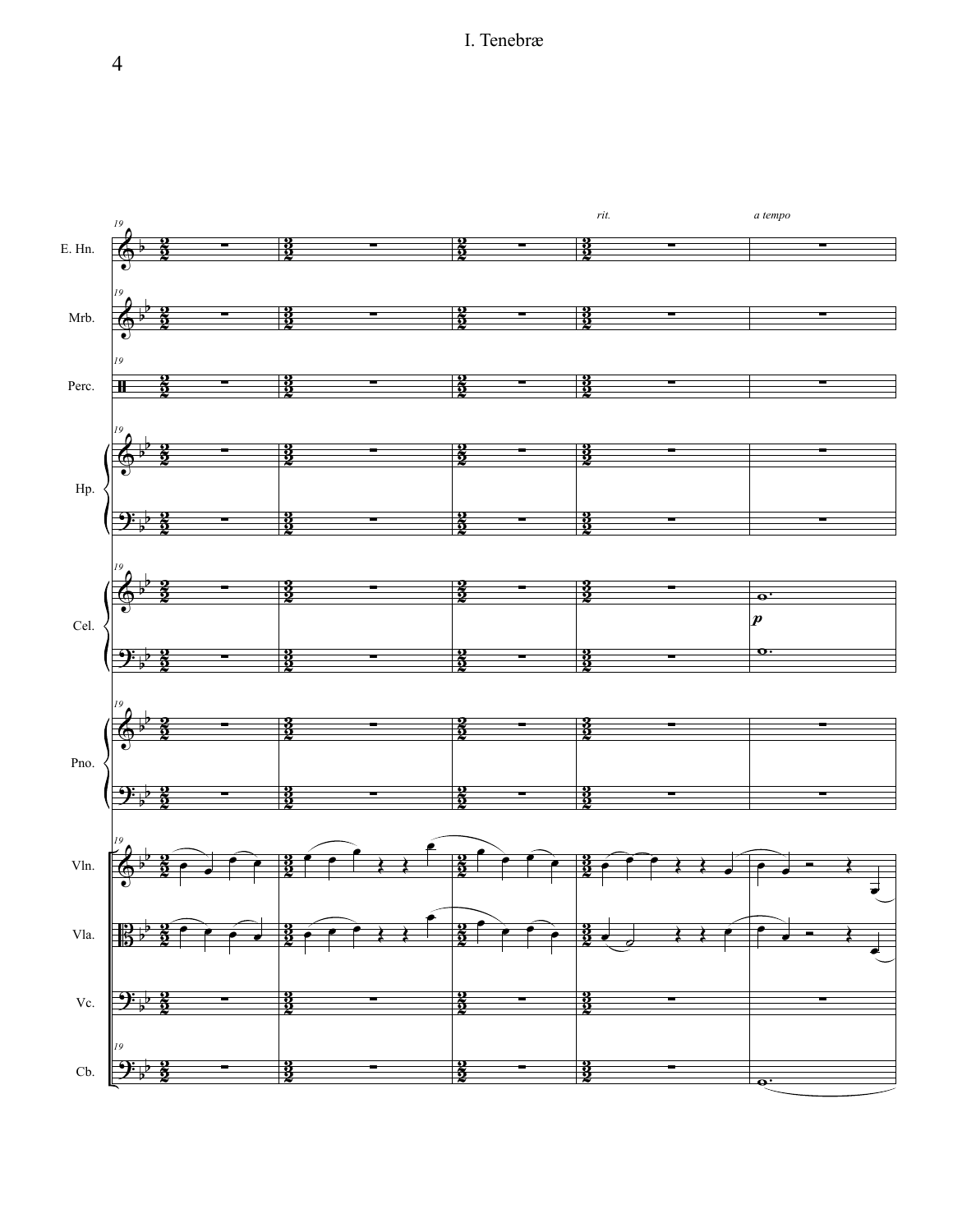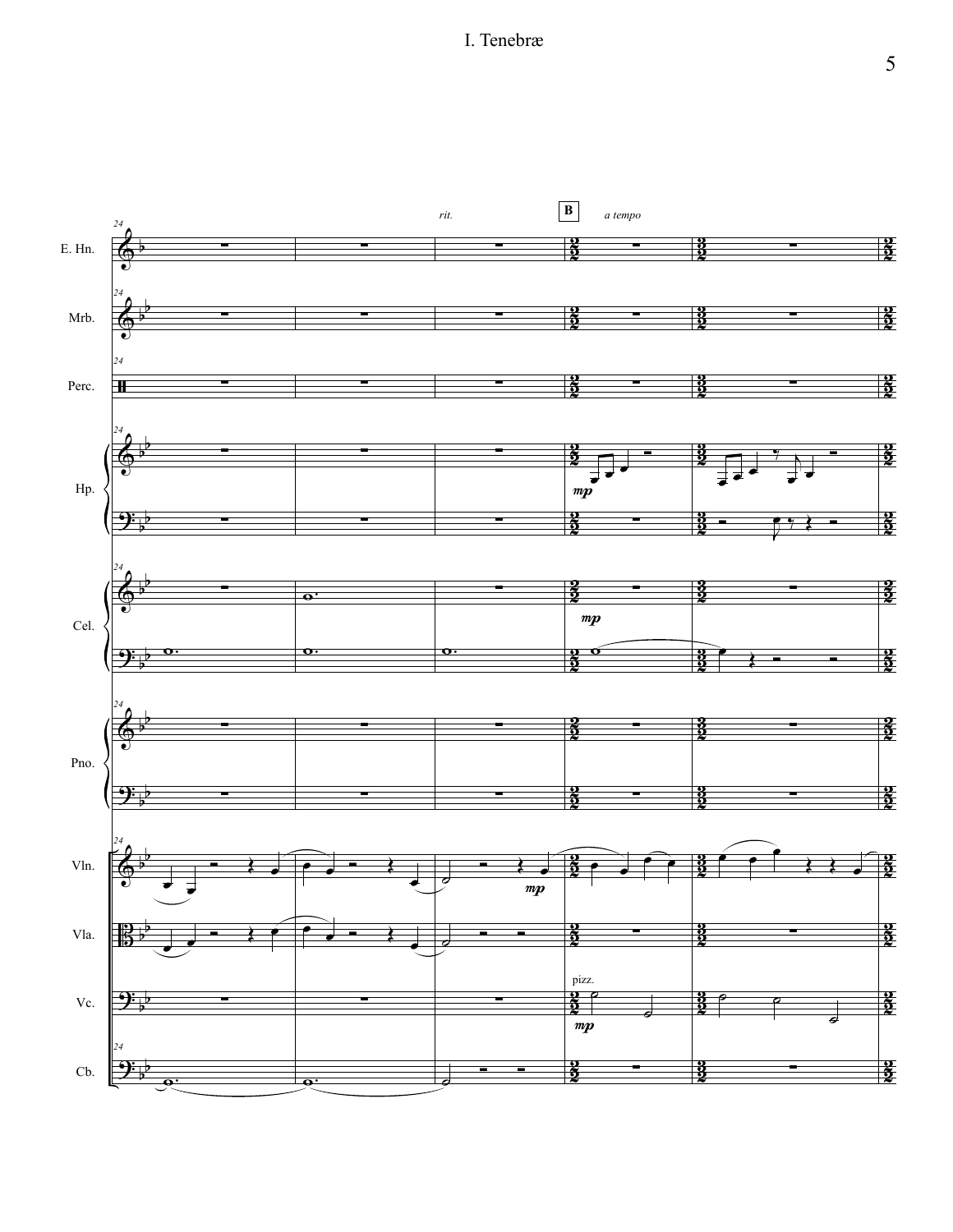

6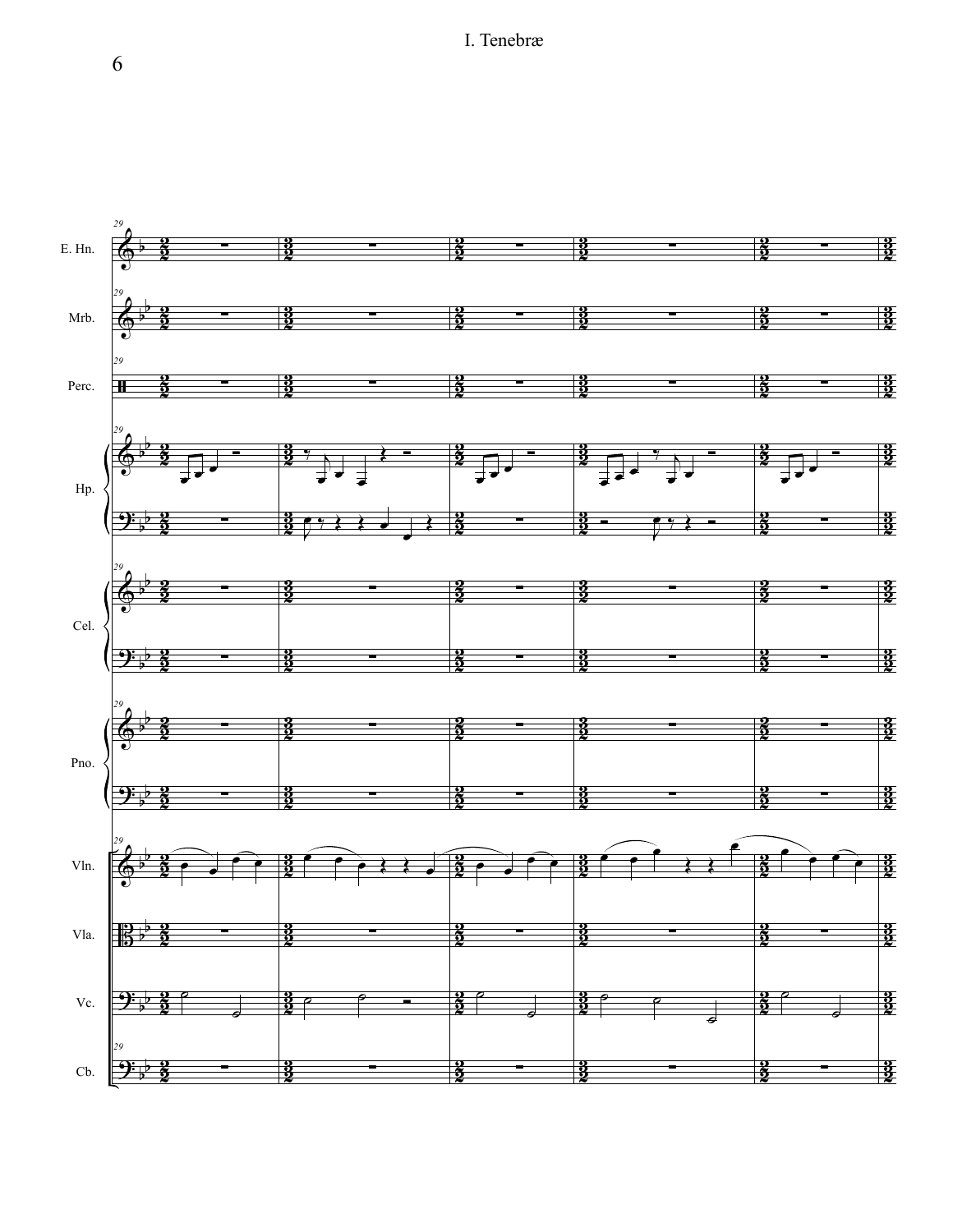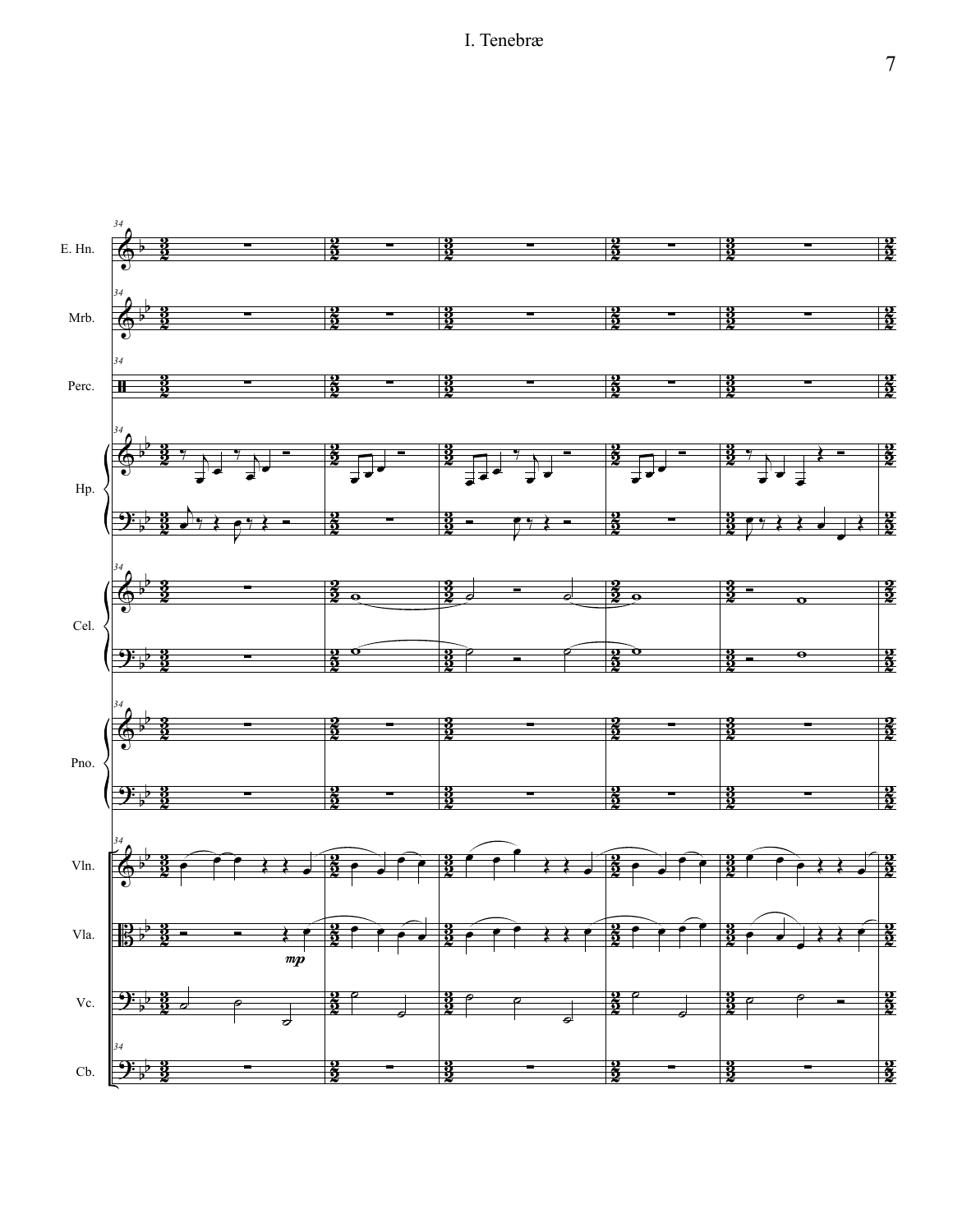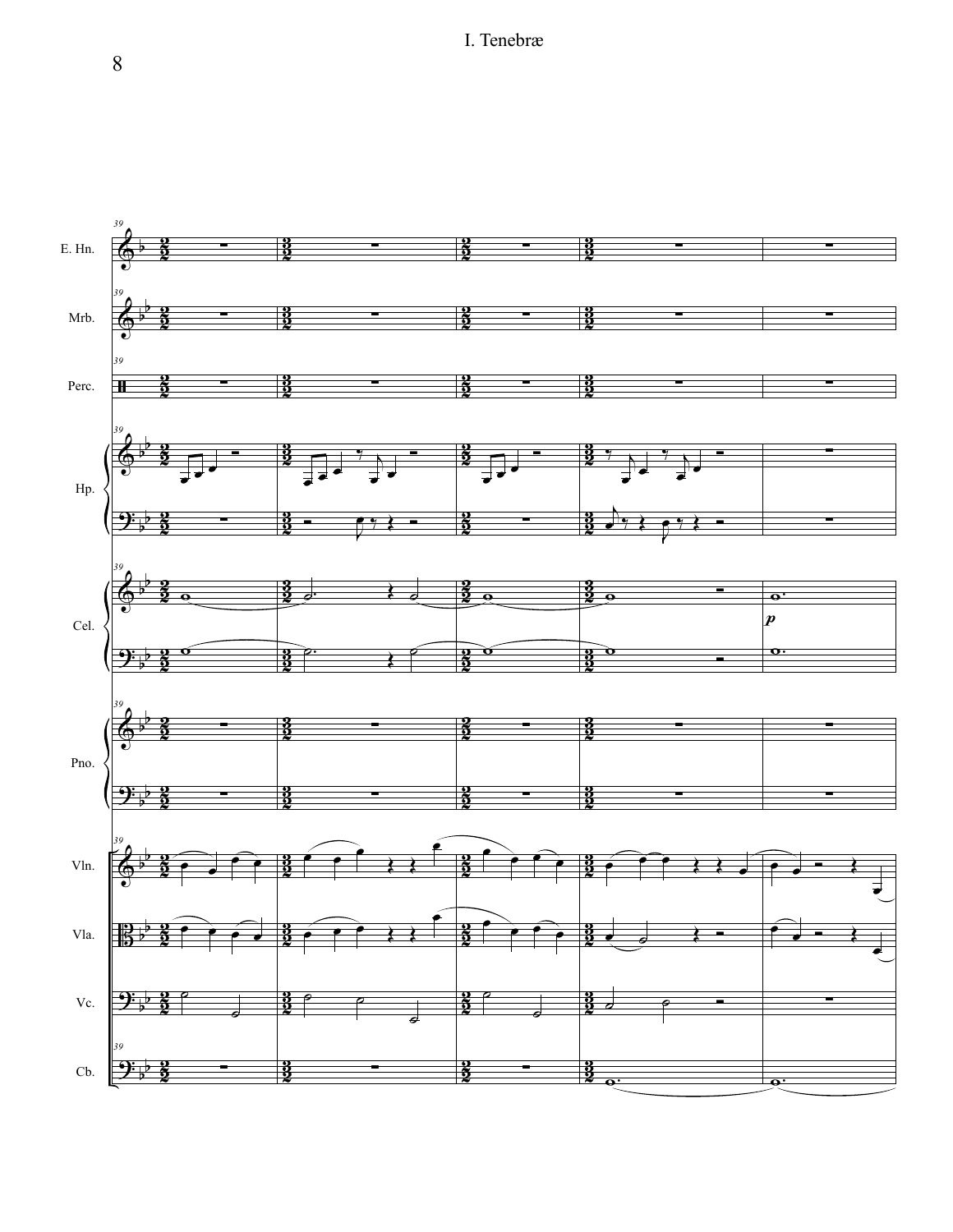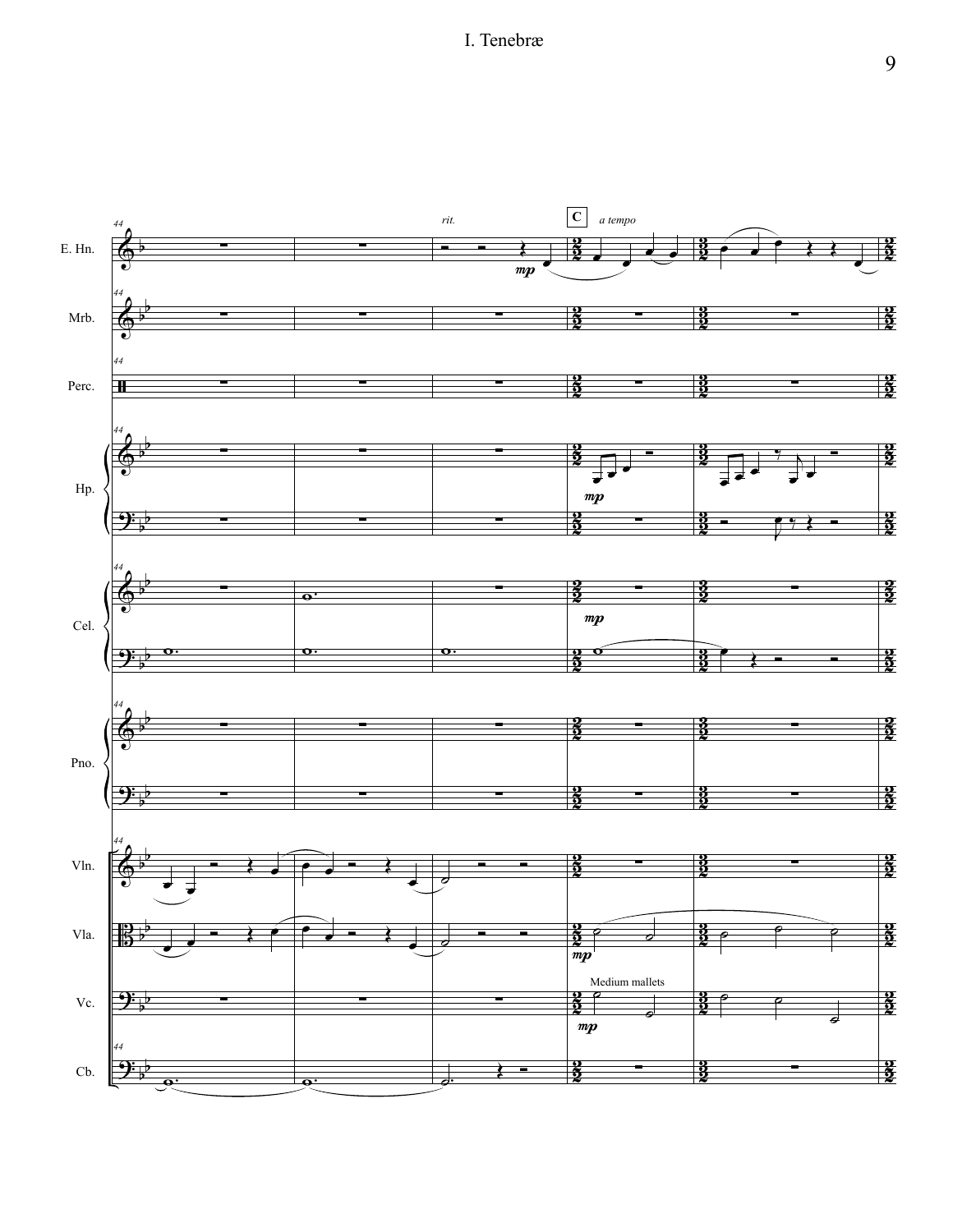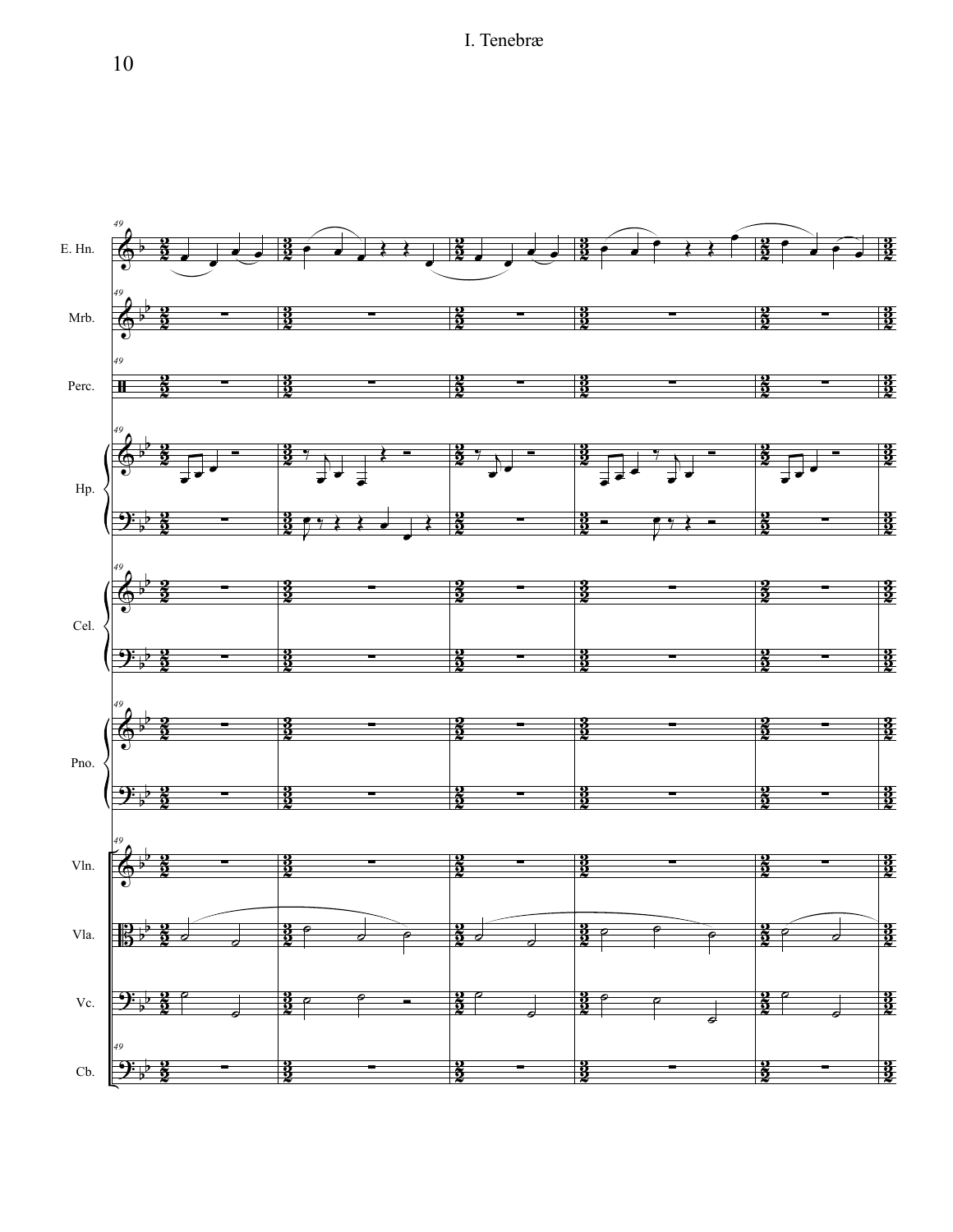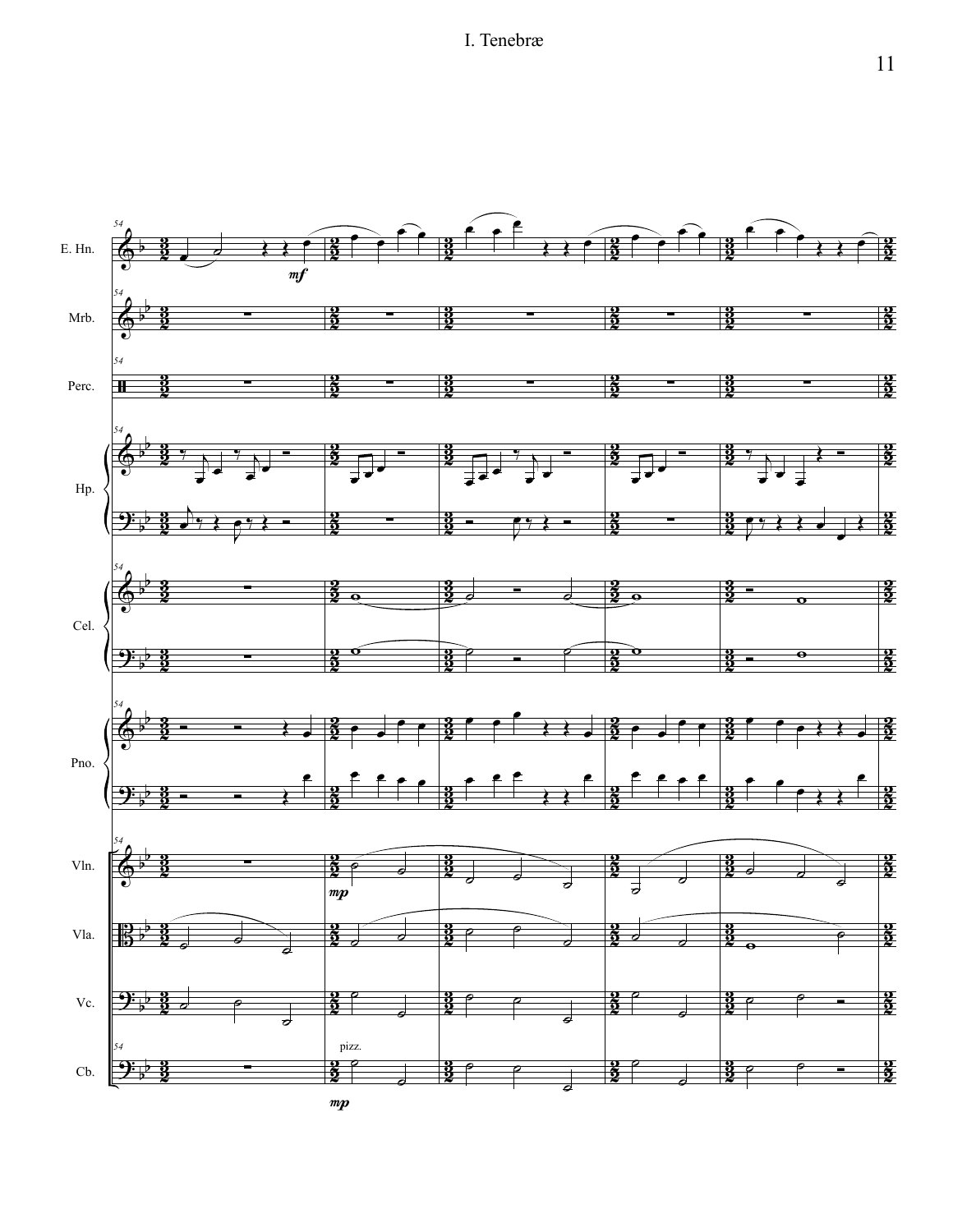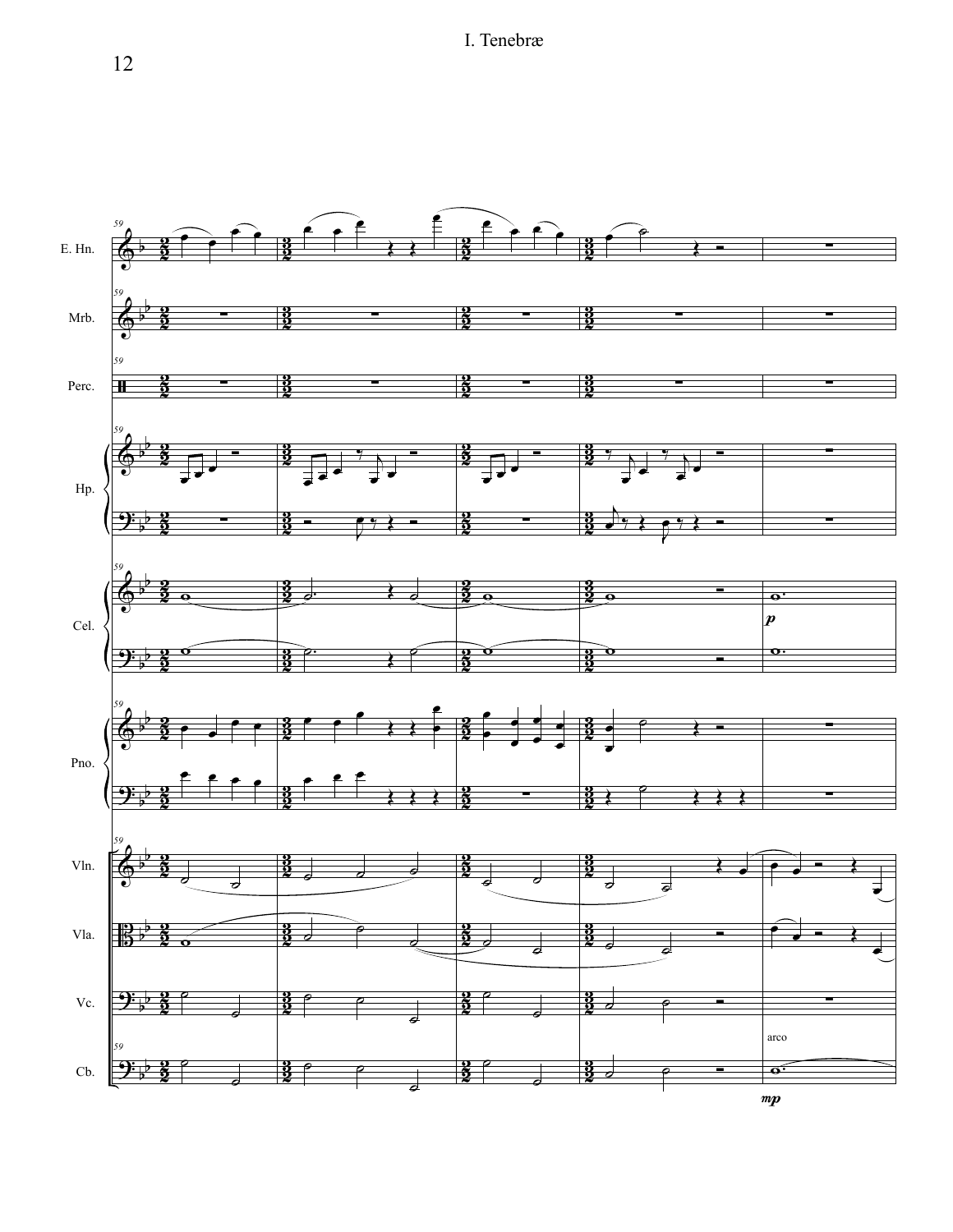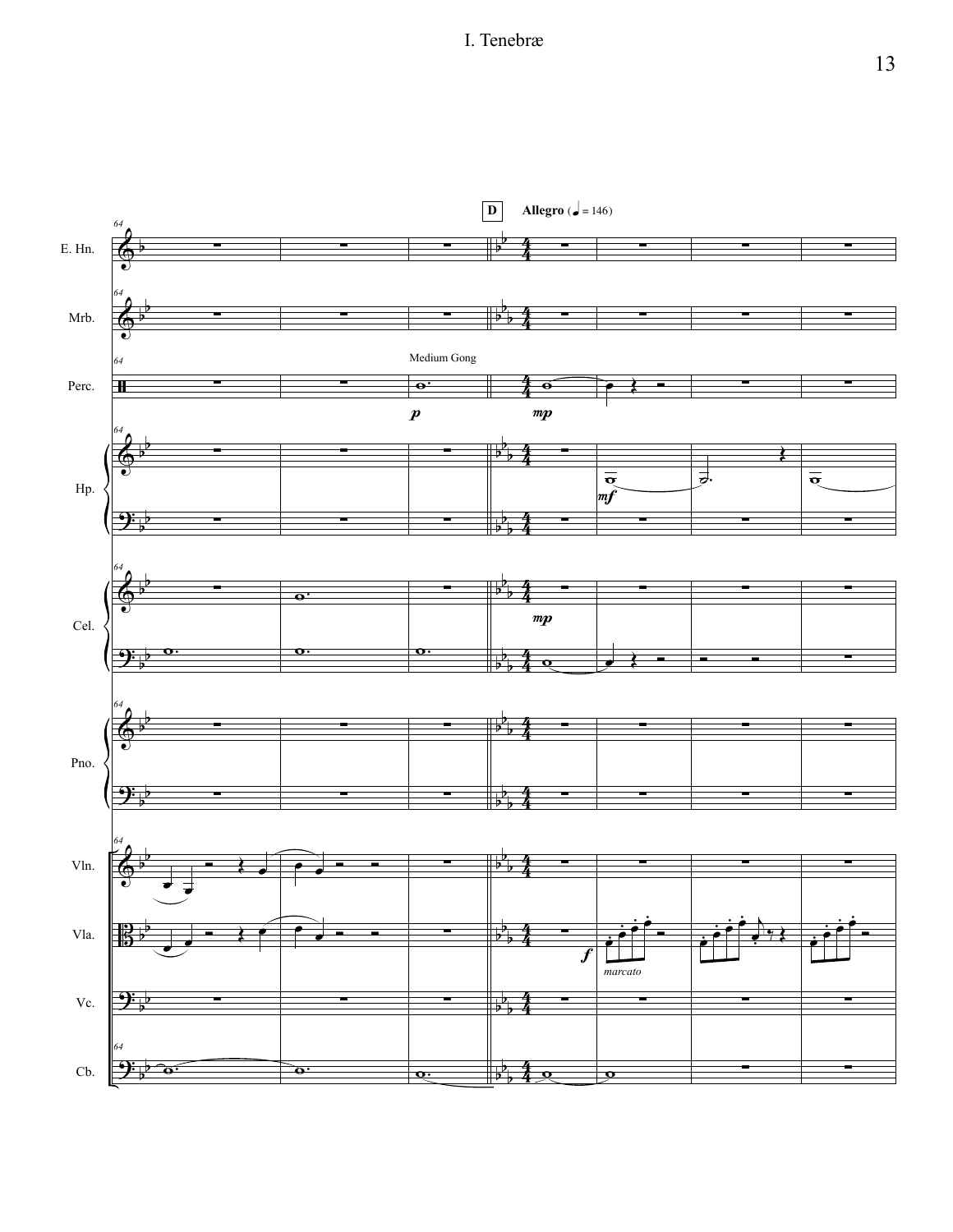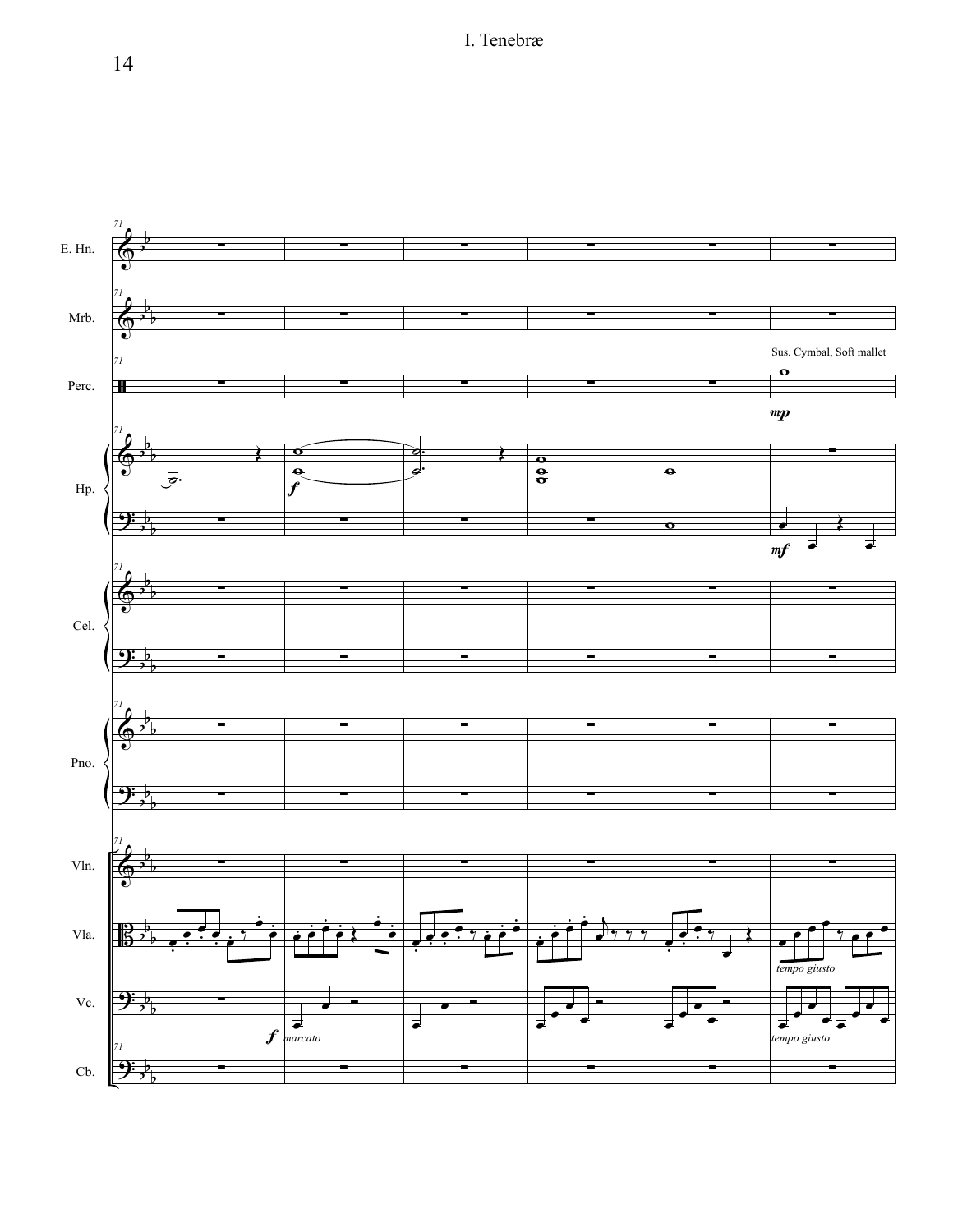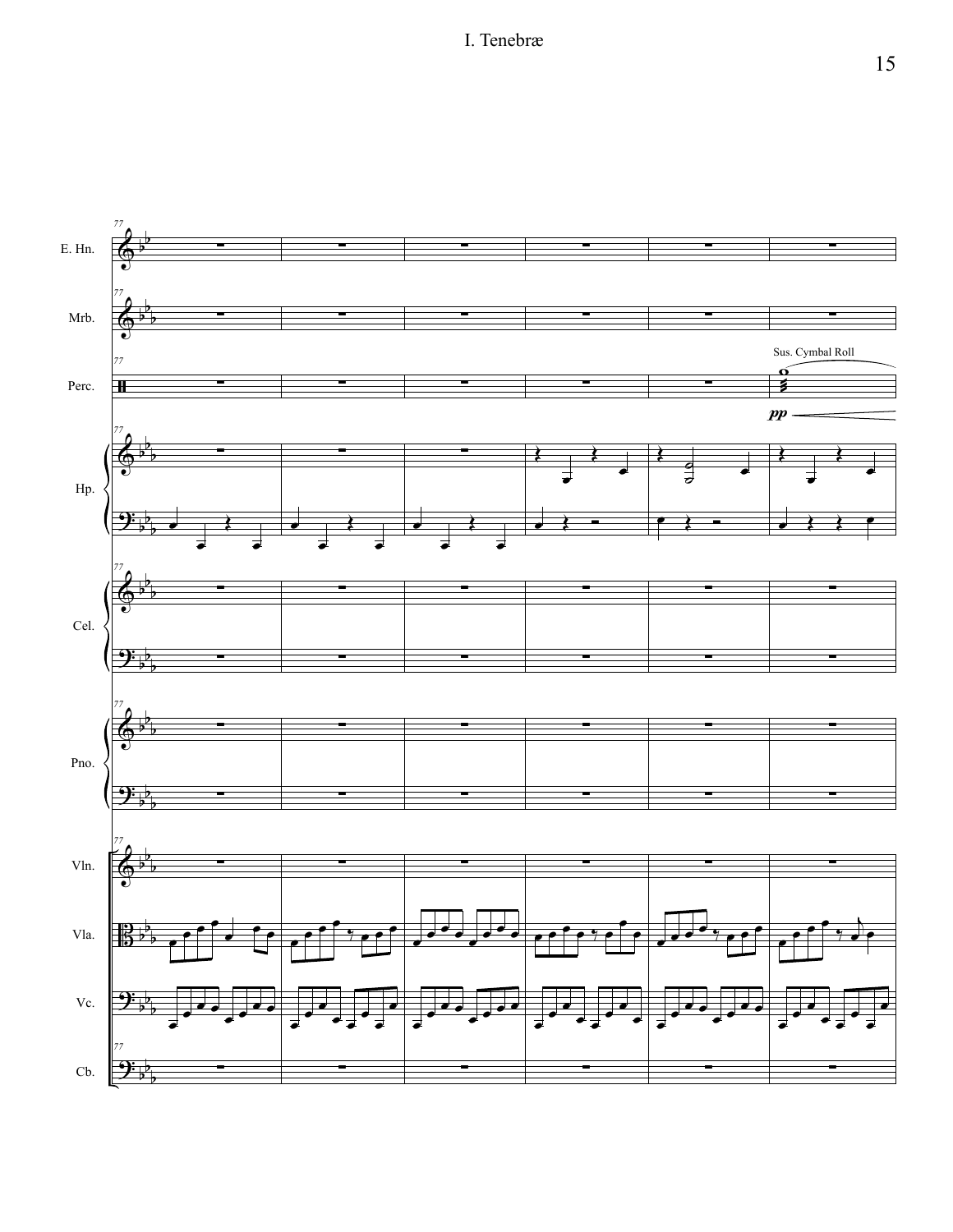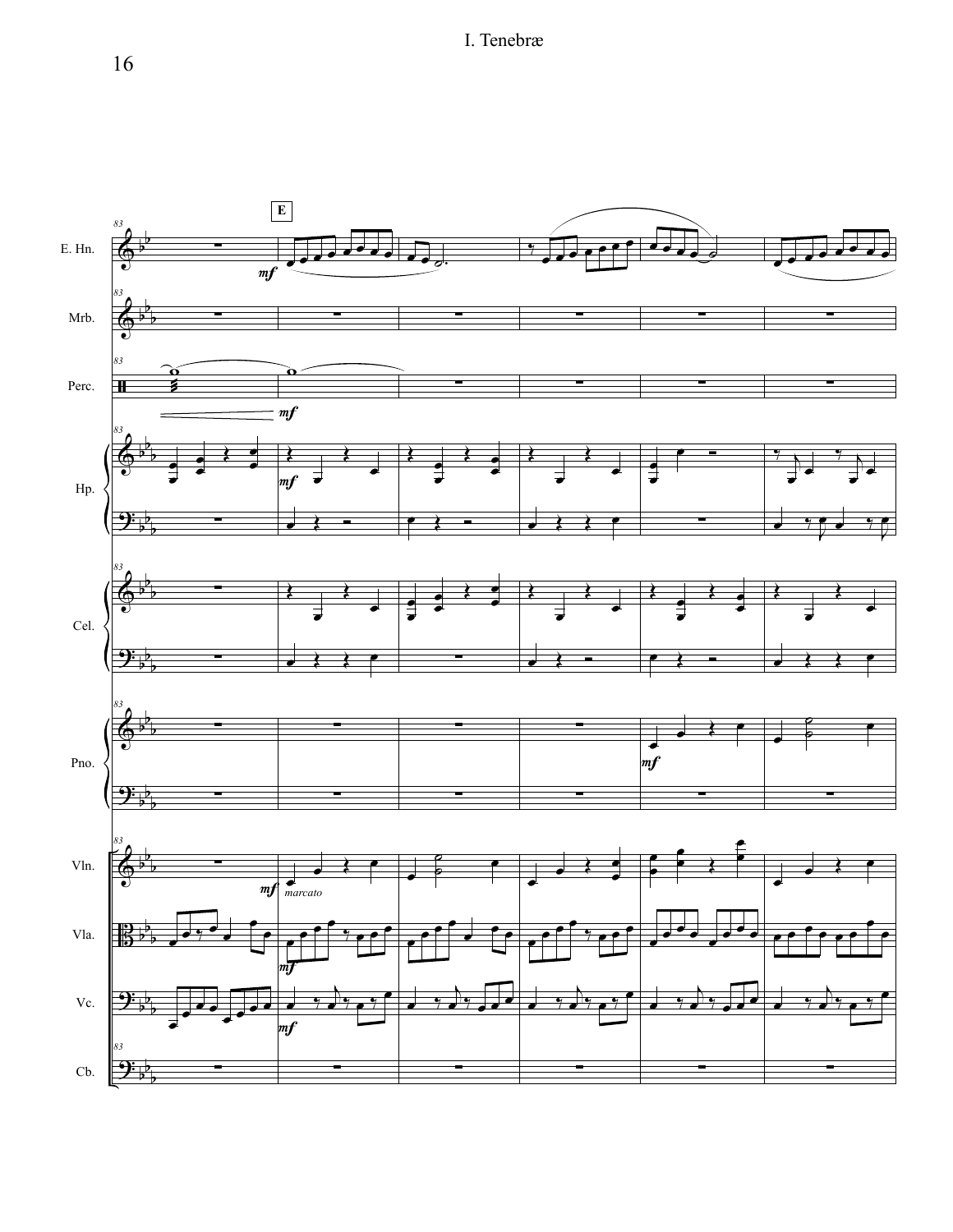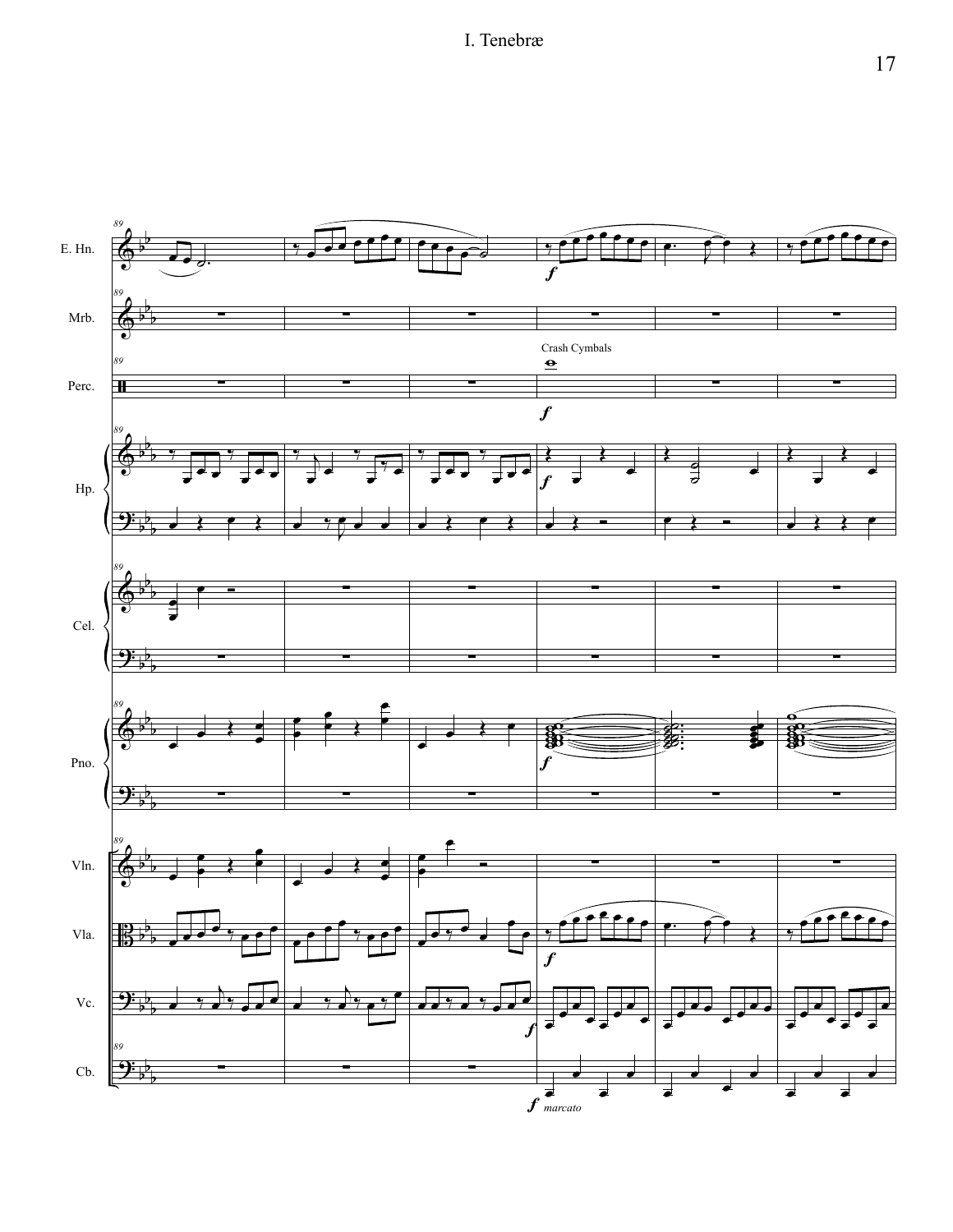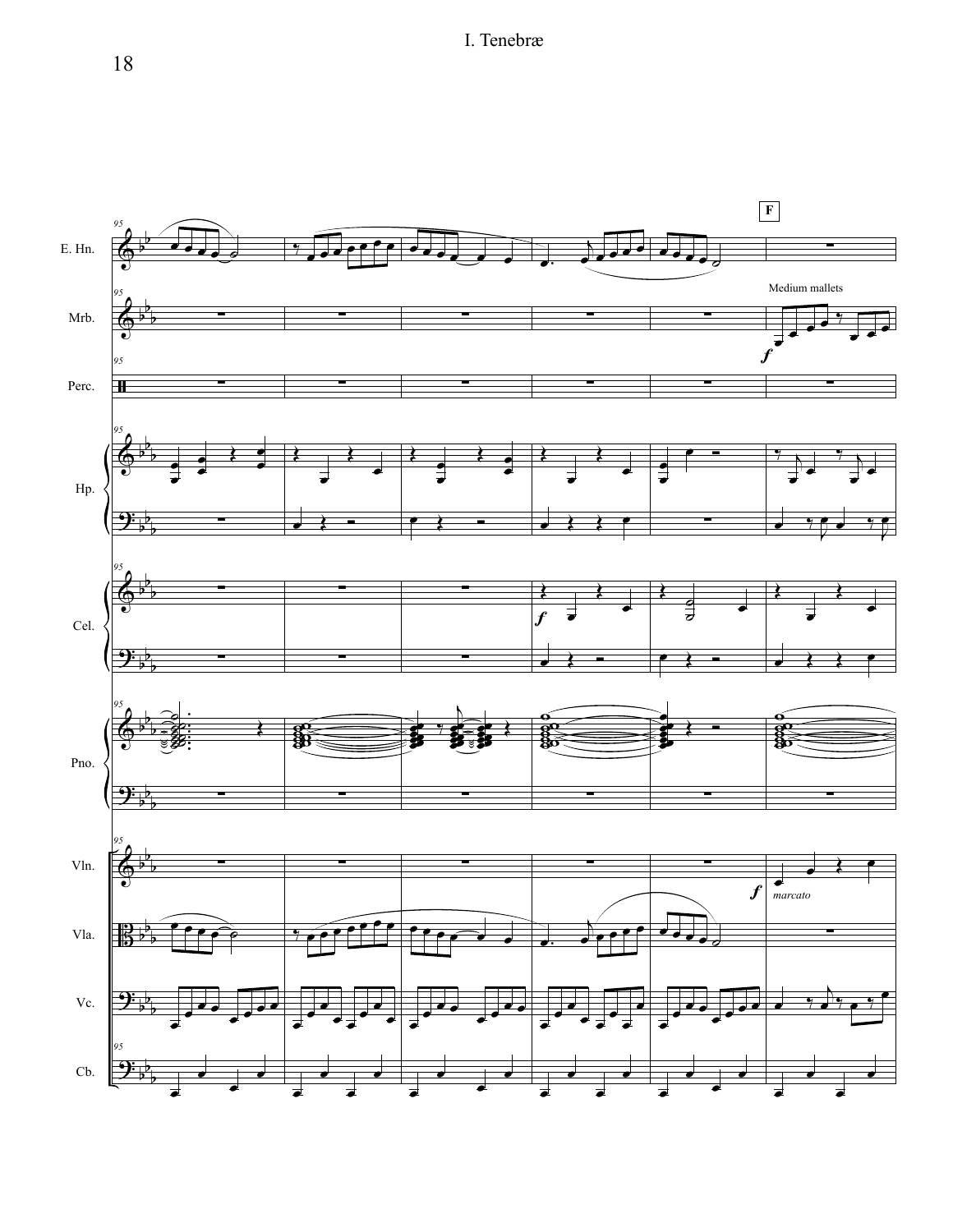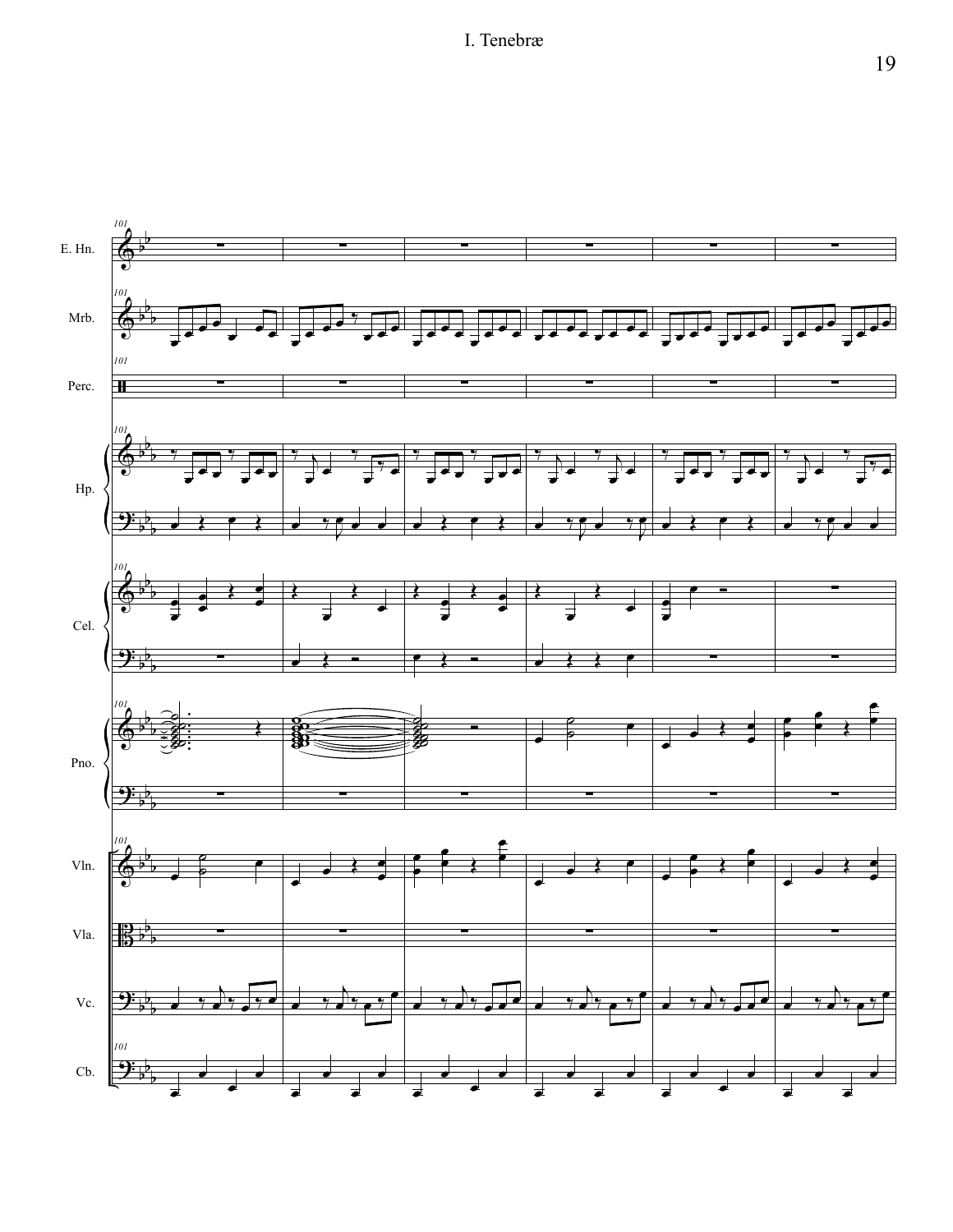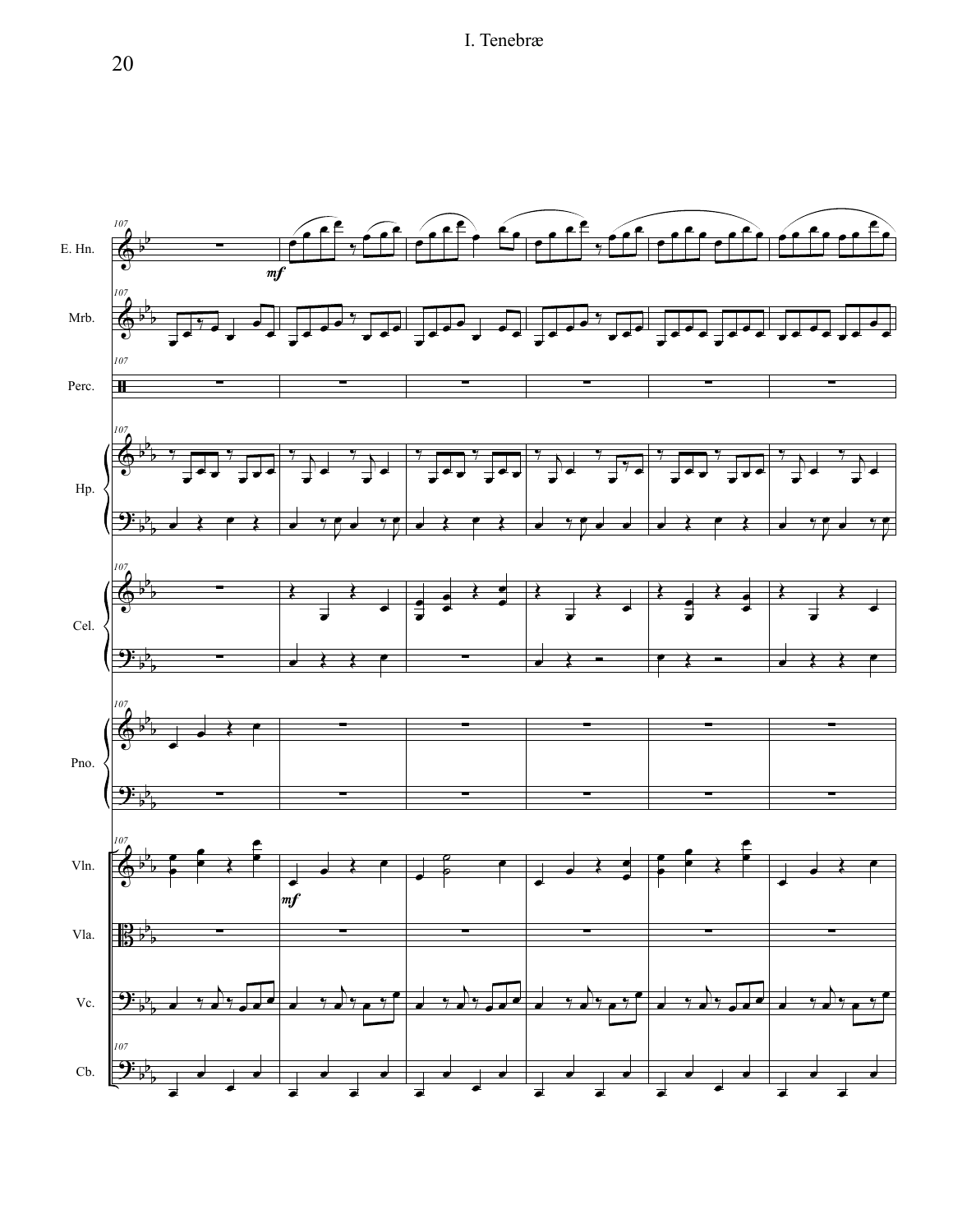![](_page_20_Figure_1.jpeg)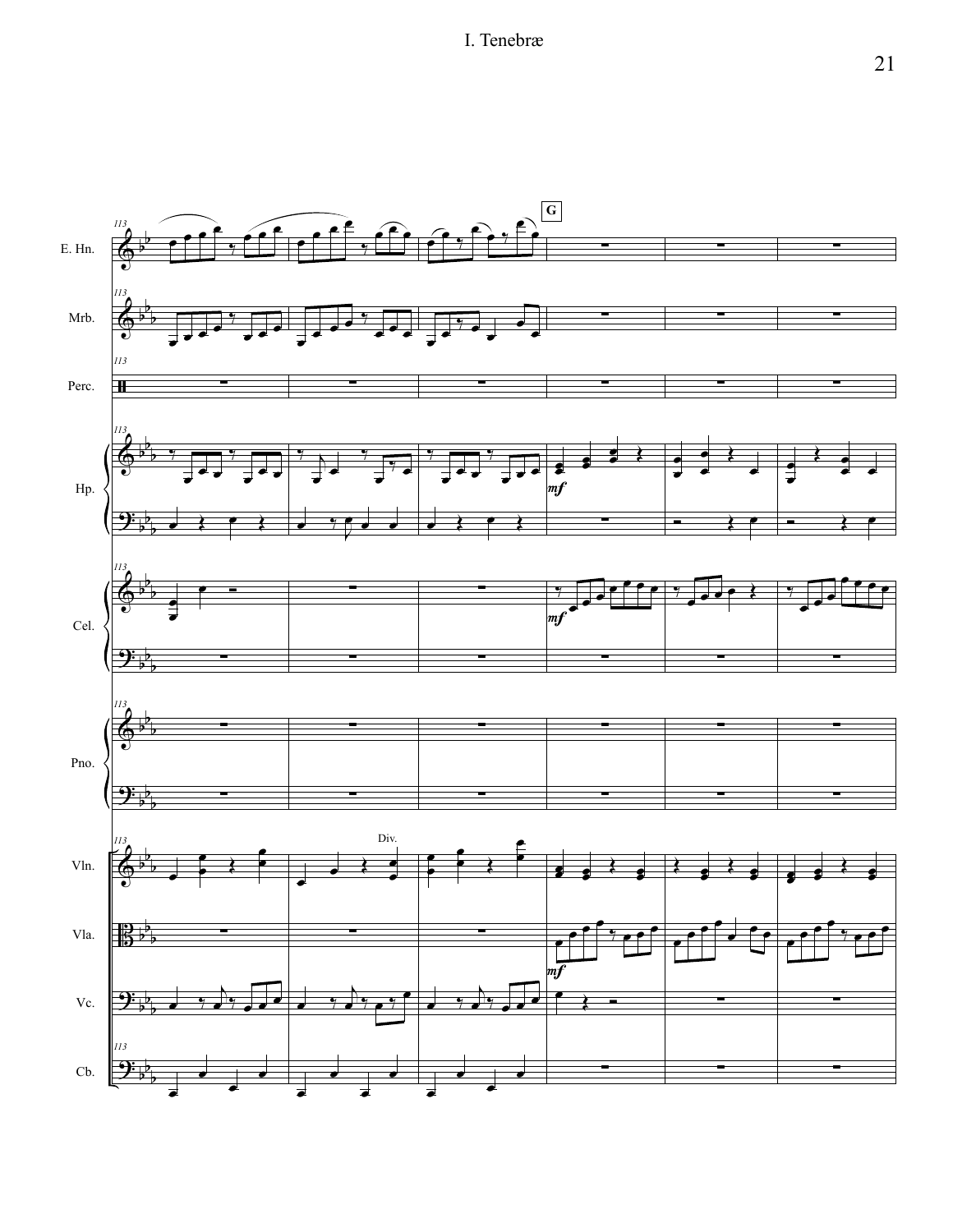![](_page_21_Figure_1.jpeg)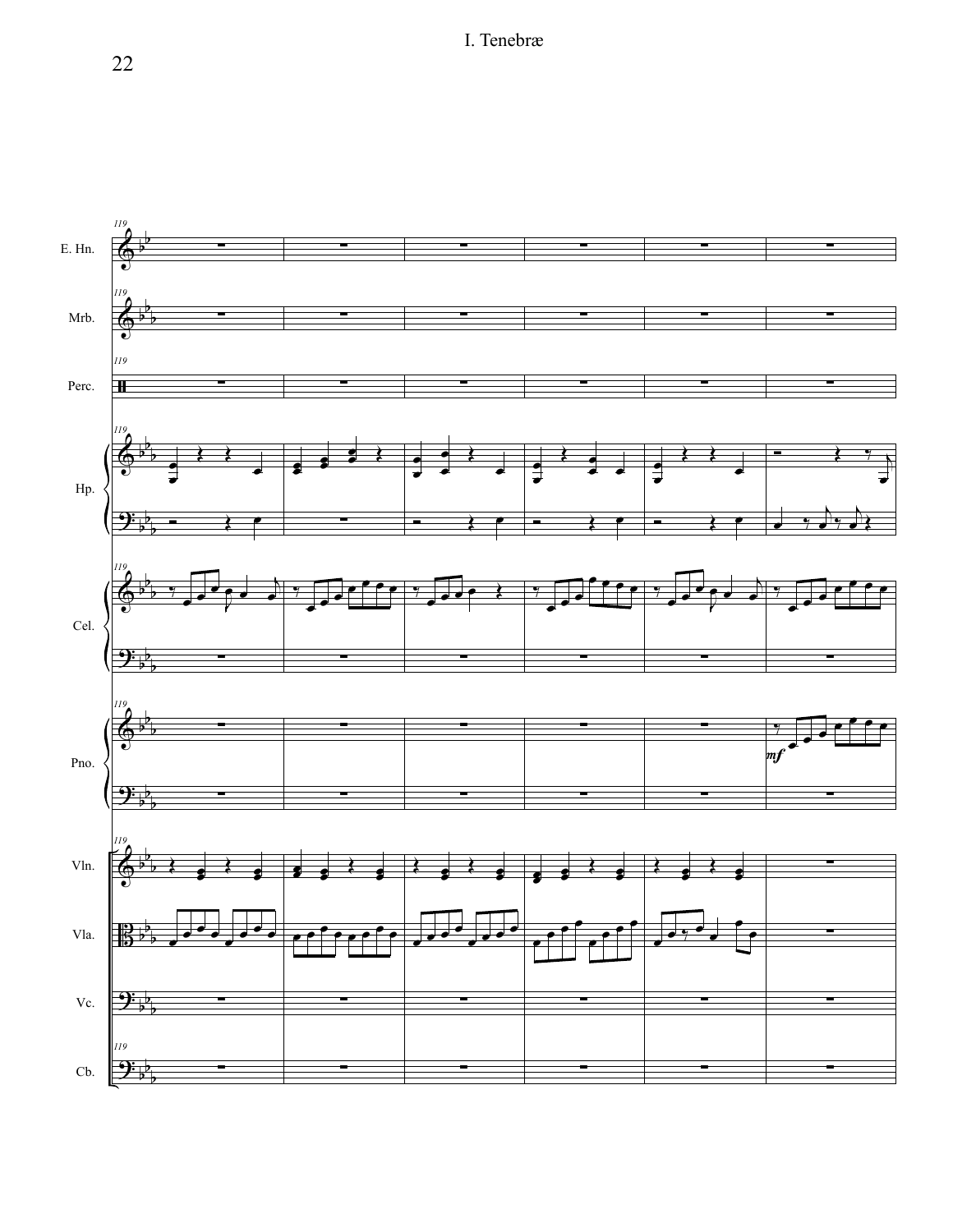![](_page_22_Figure_1.jpeg)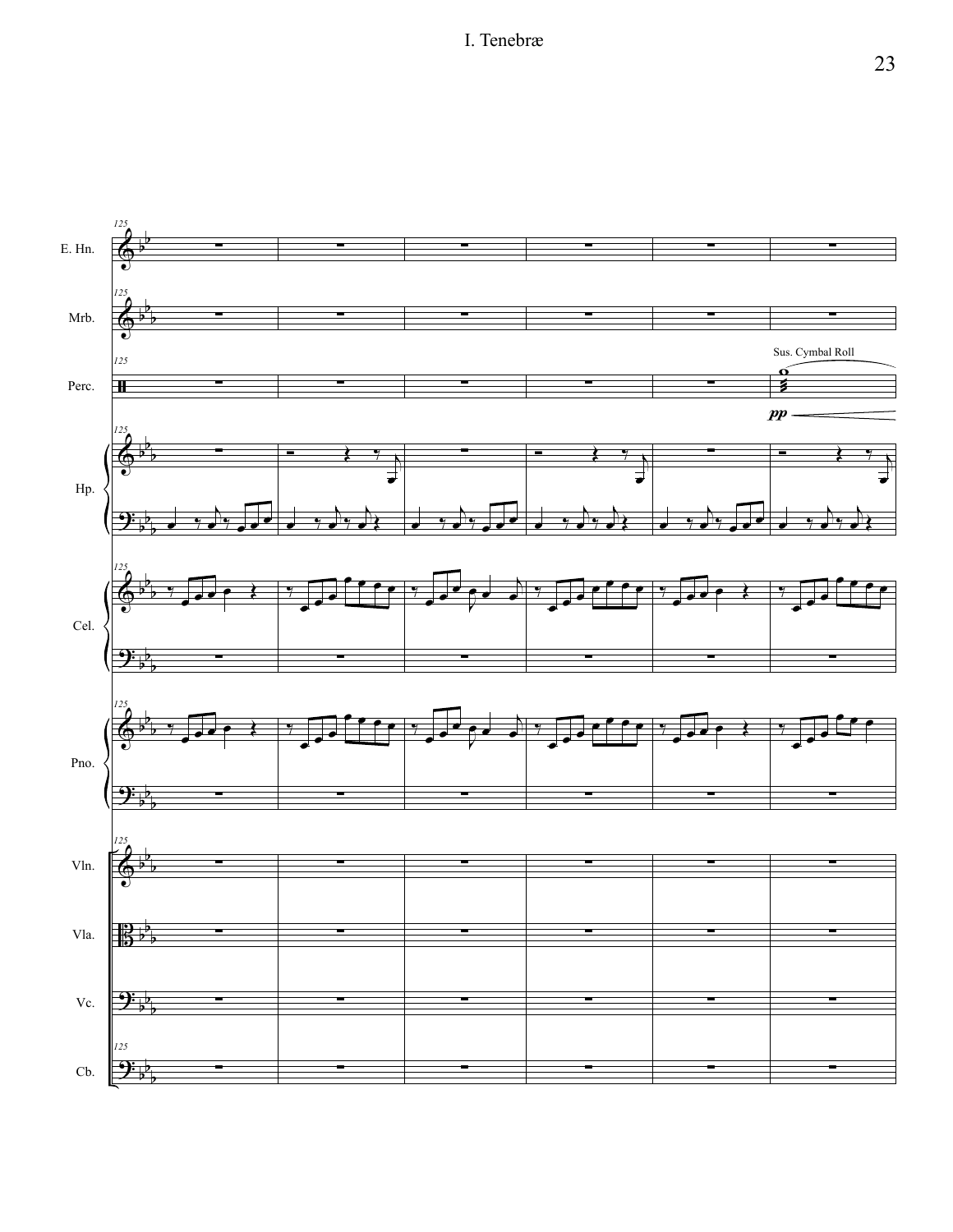![](_page_23_Figure_1.jpeg)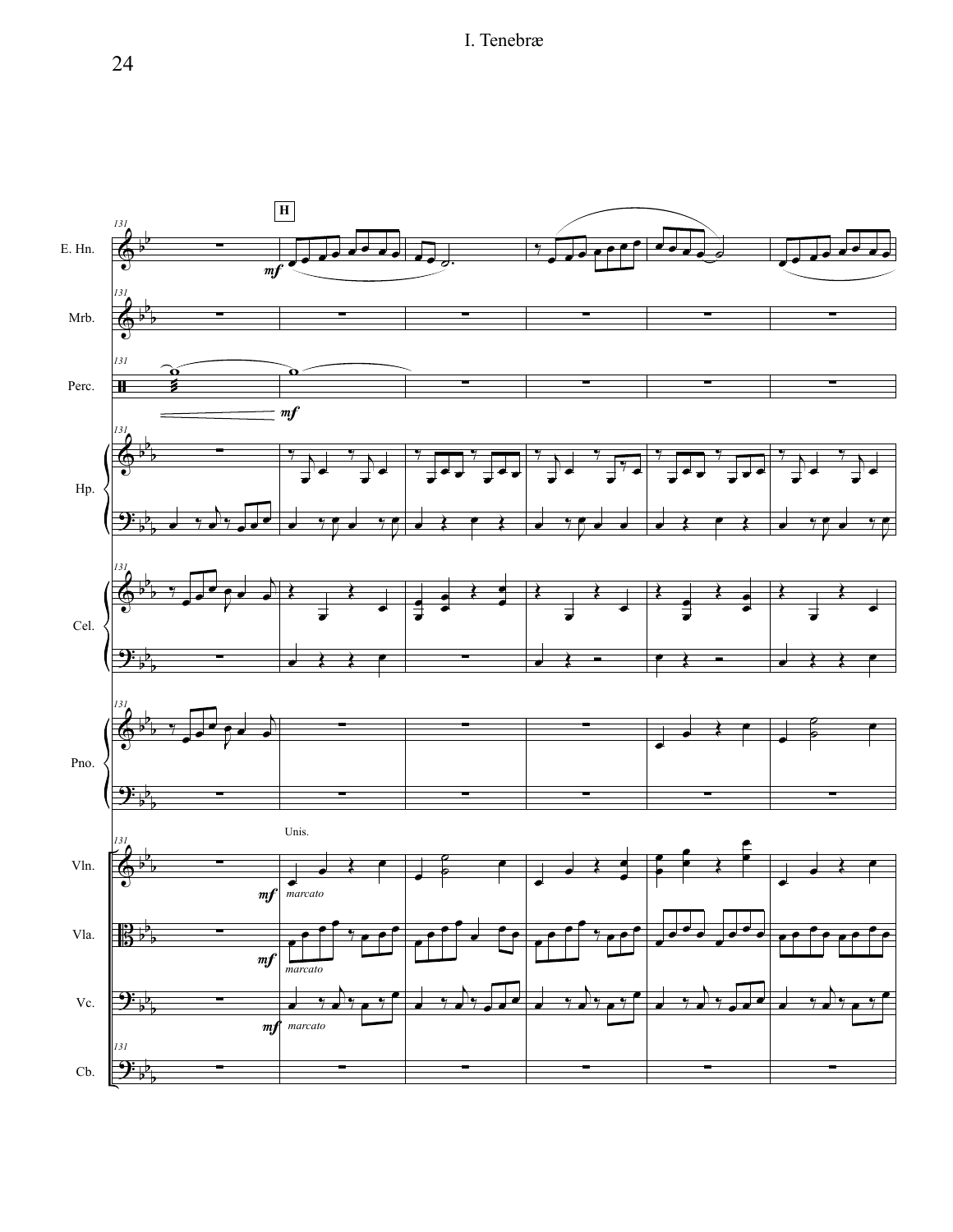![](_page_24_Figure_1.jpeg)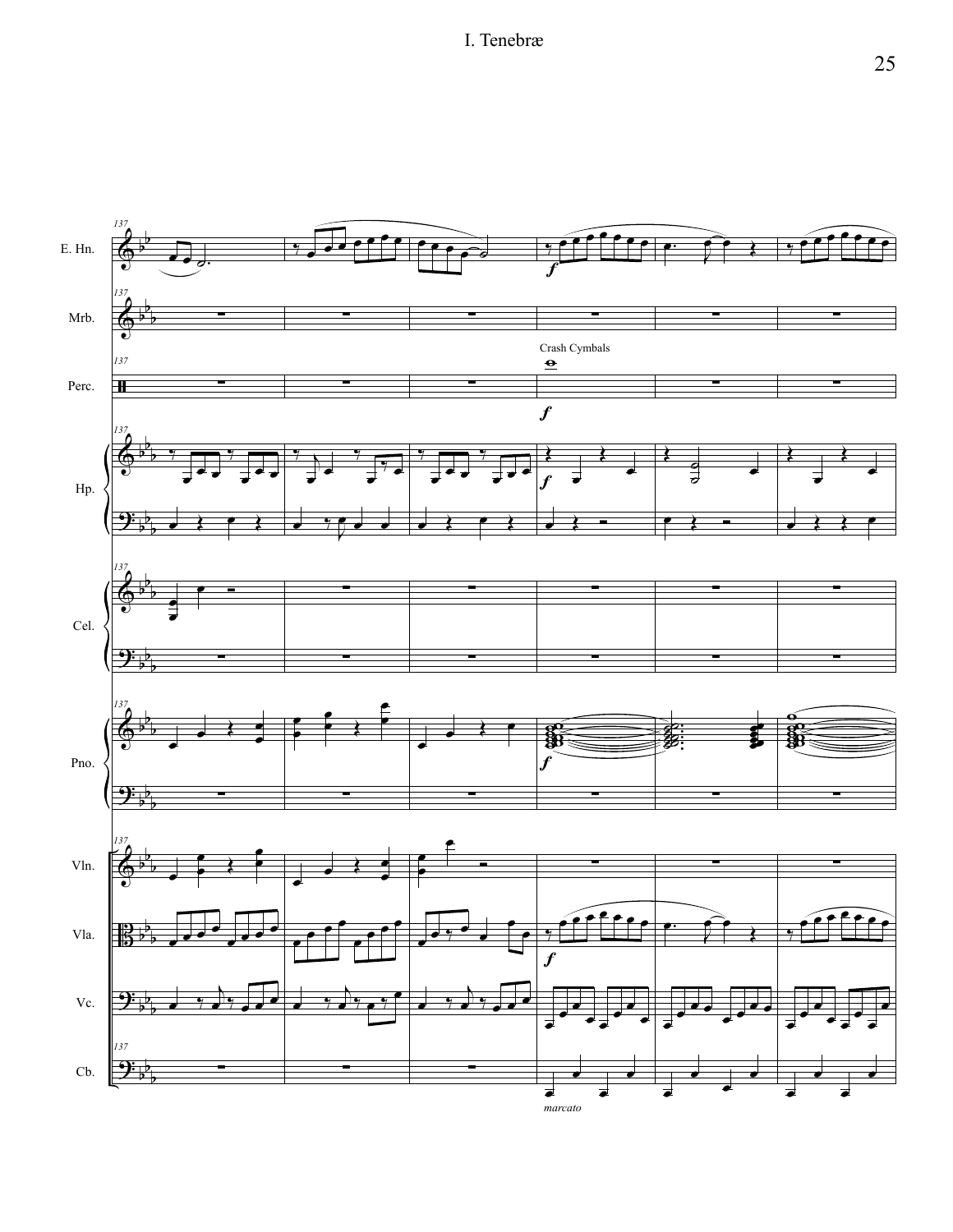![](_page_25_Figure_1.jpeg)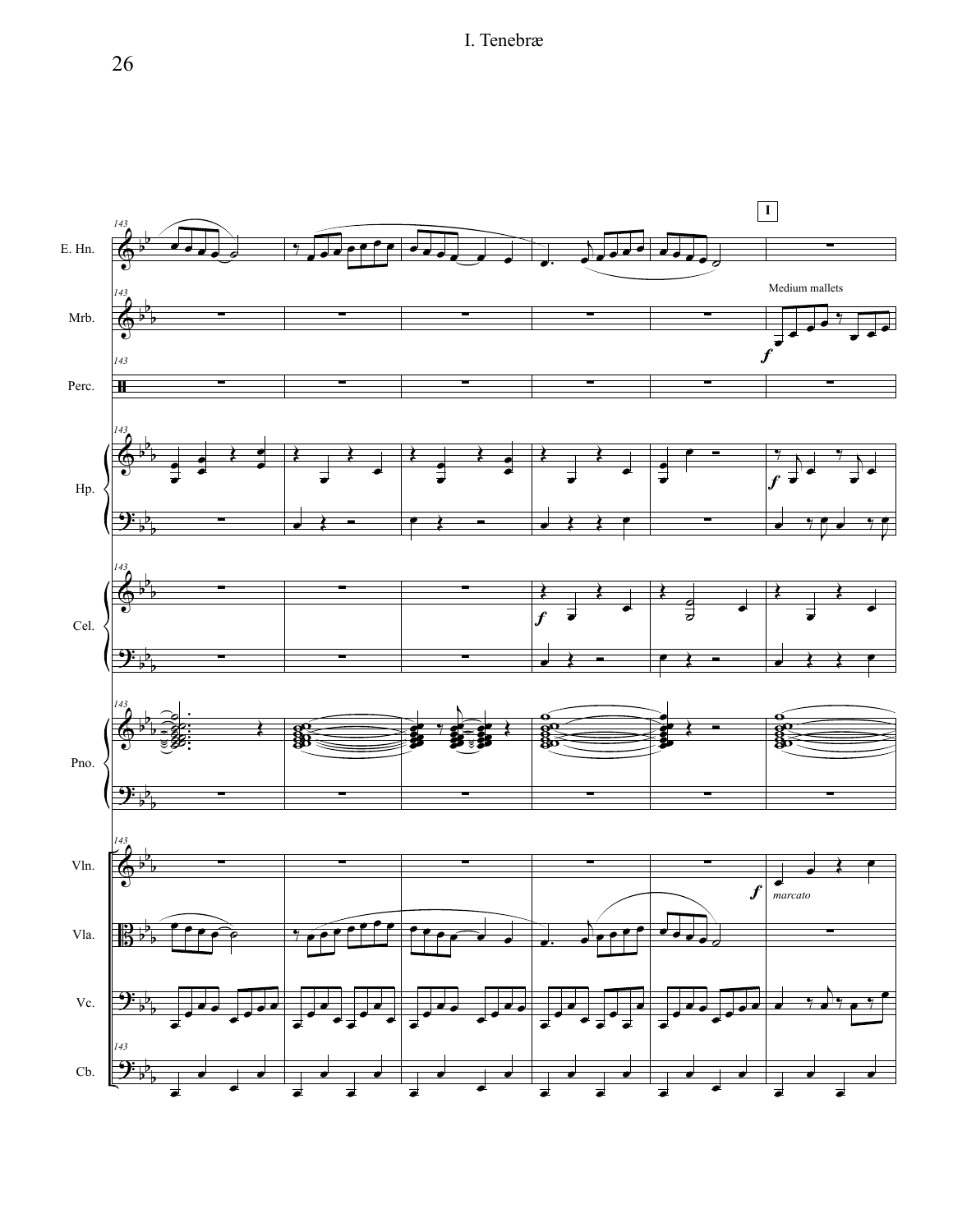![](_page_26_Figure_1.jpeg)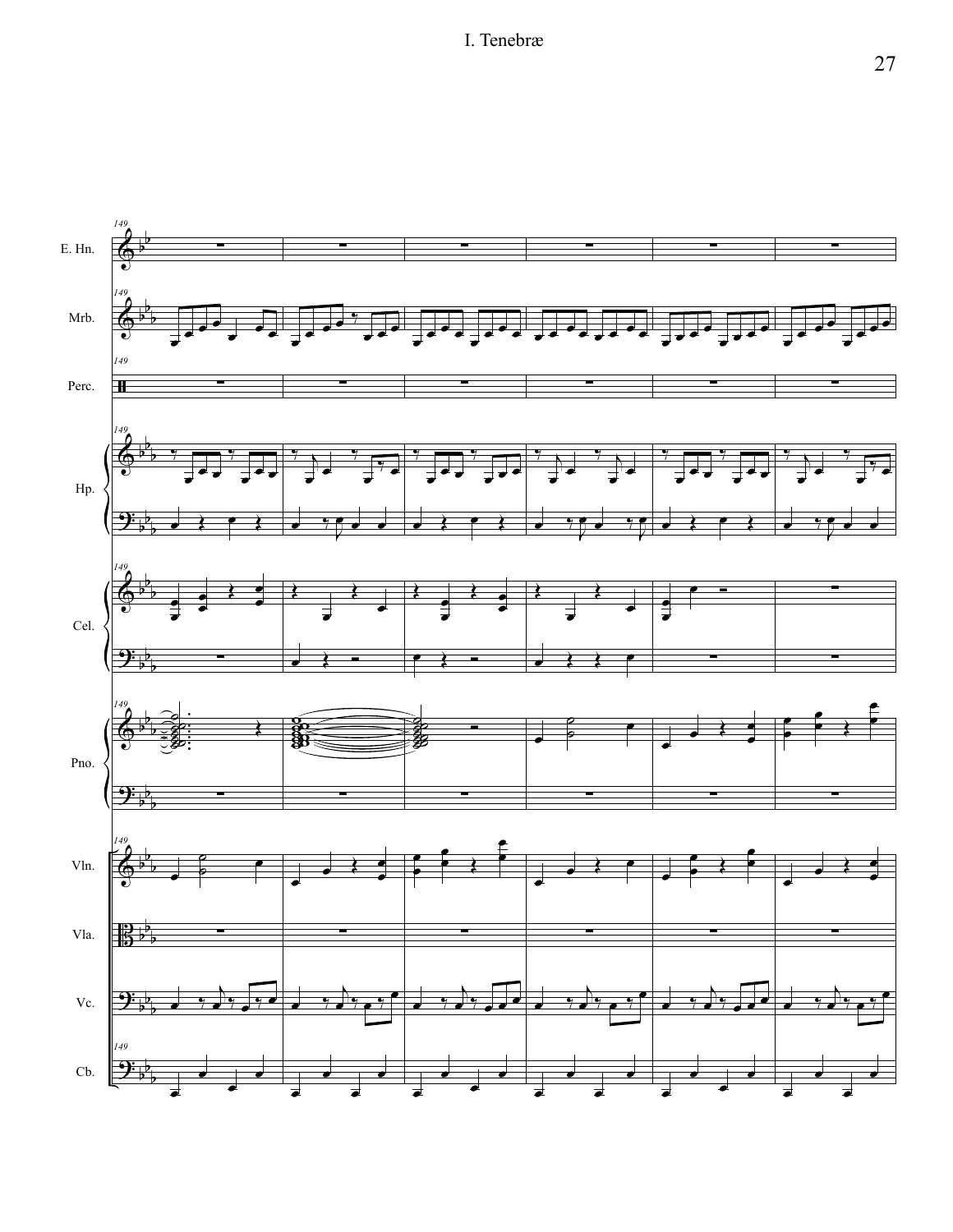![](_page_27_Figure_1.jpeg)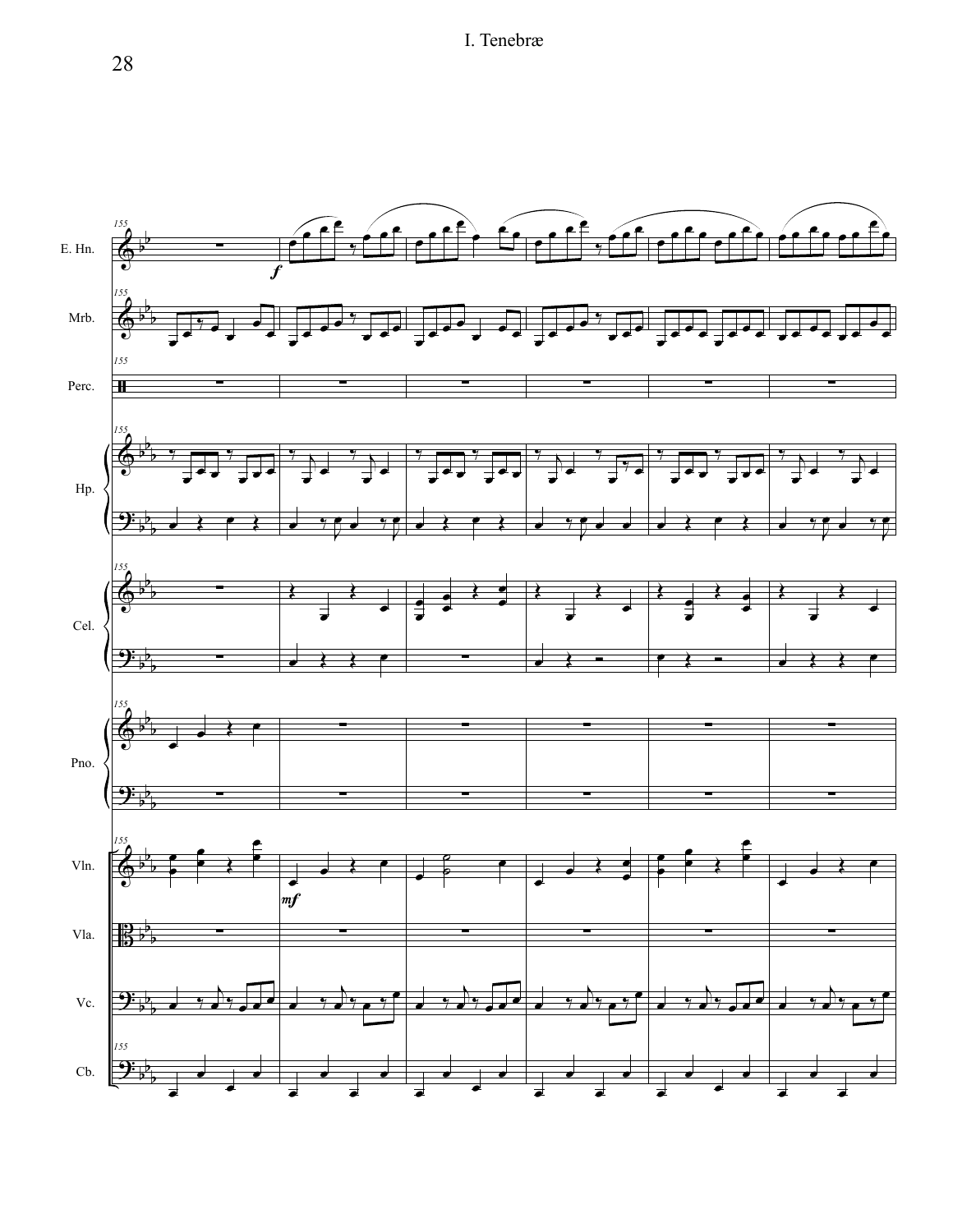![](_page_28_Figure_1.jpeg)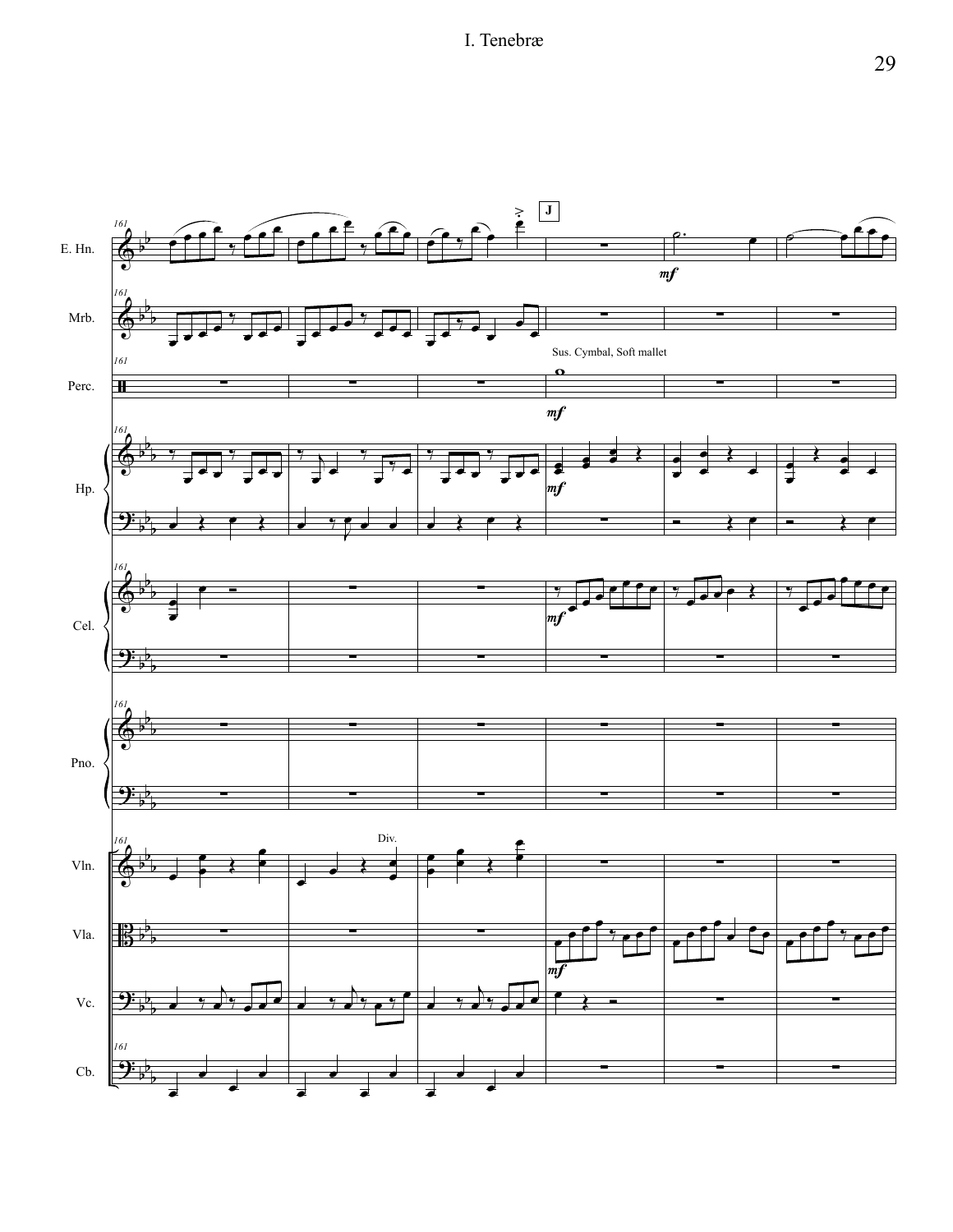![](_page_29_Figure_1.jpeg)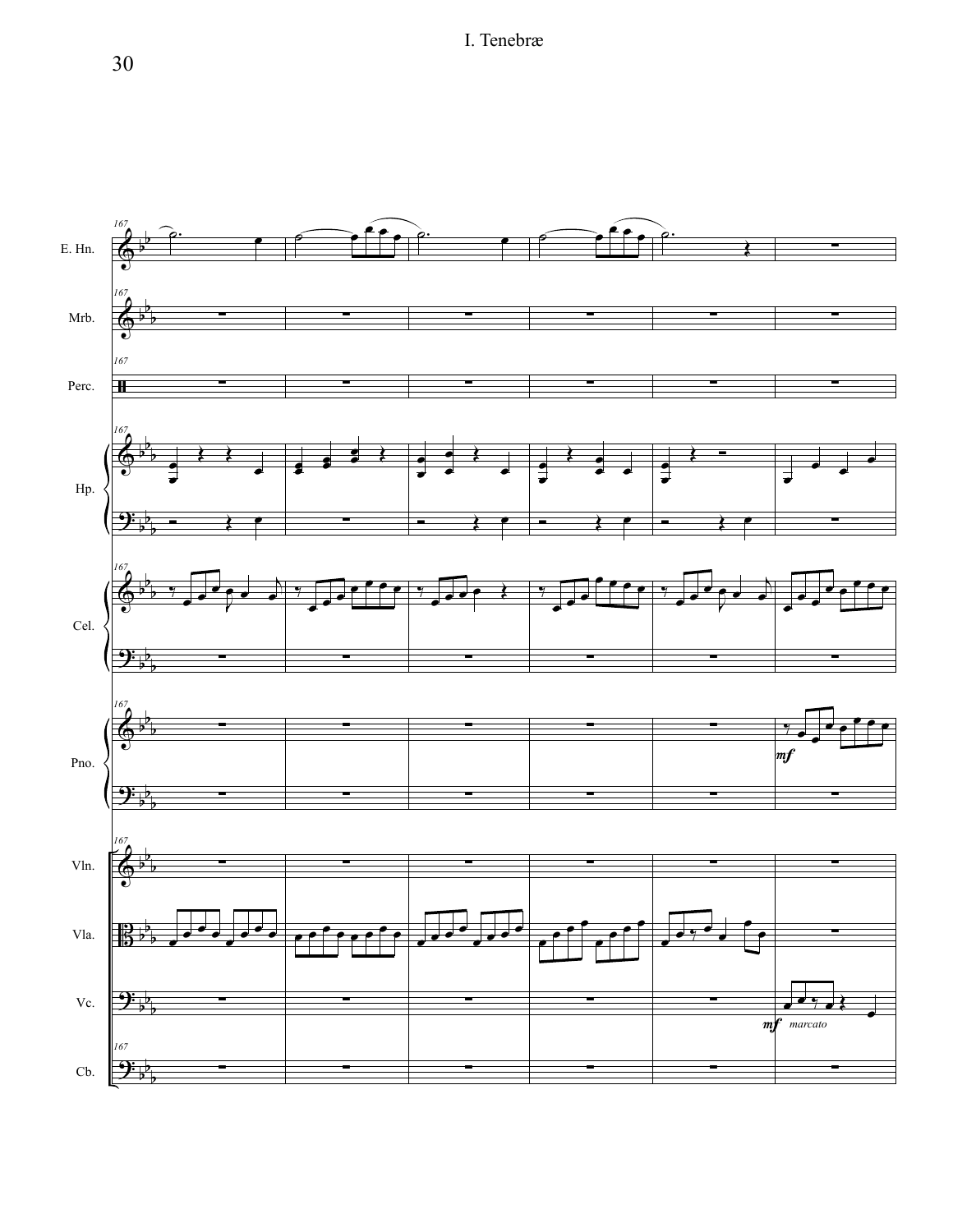![](_page_30_Figure_1.jpeg)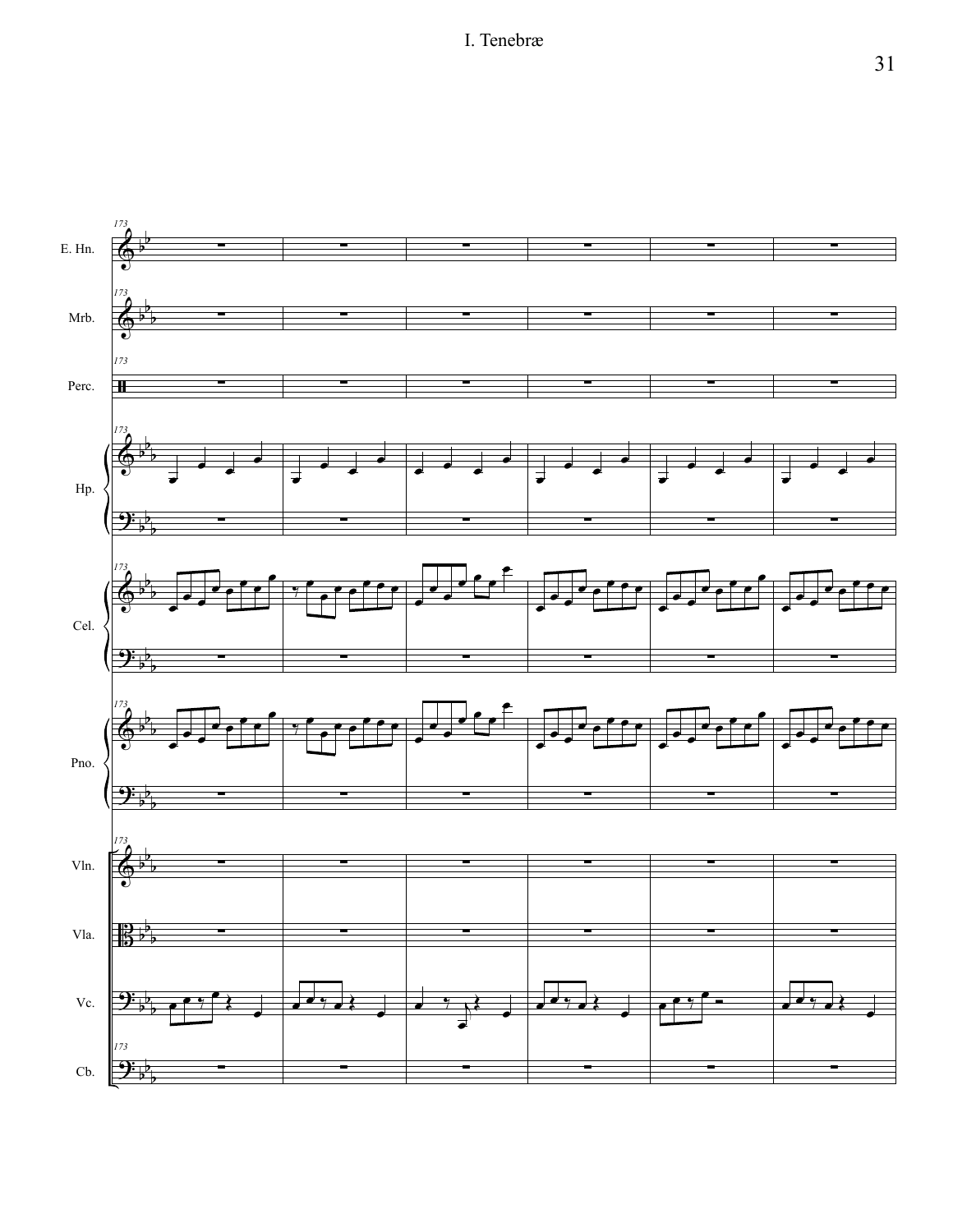![](_page_31_Figure_1.jpeg)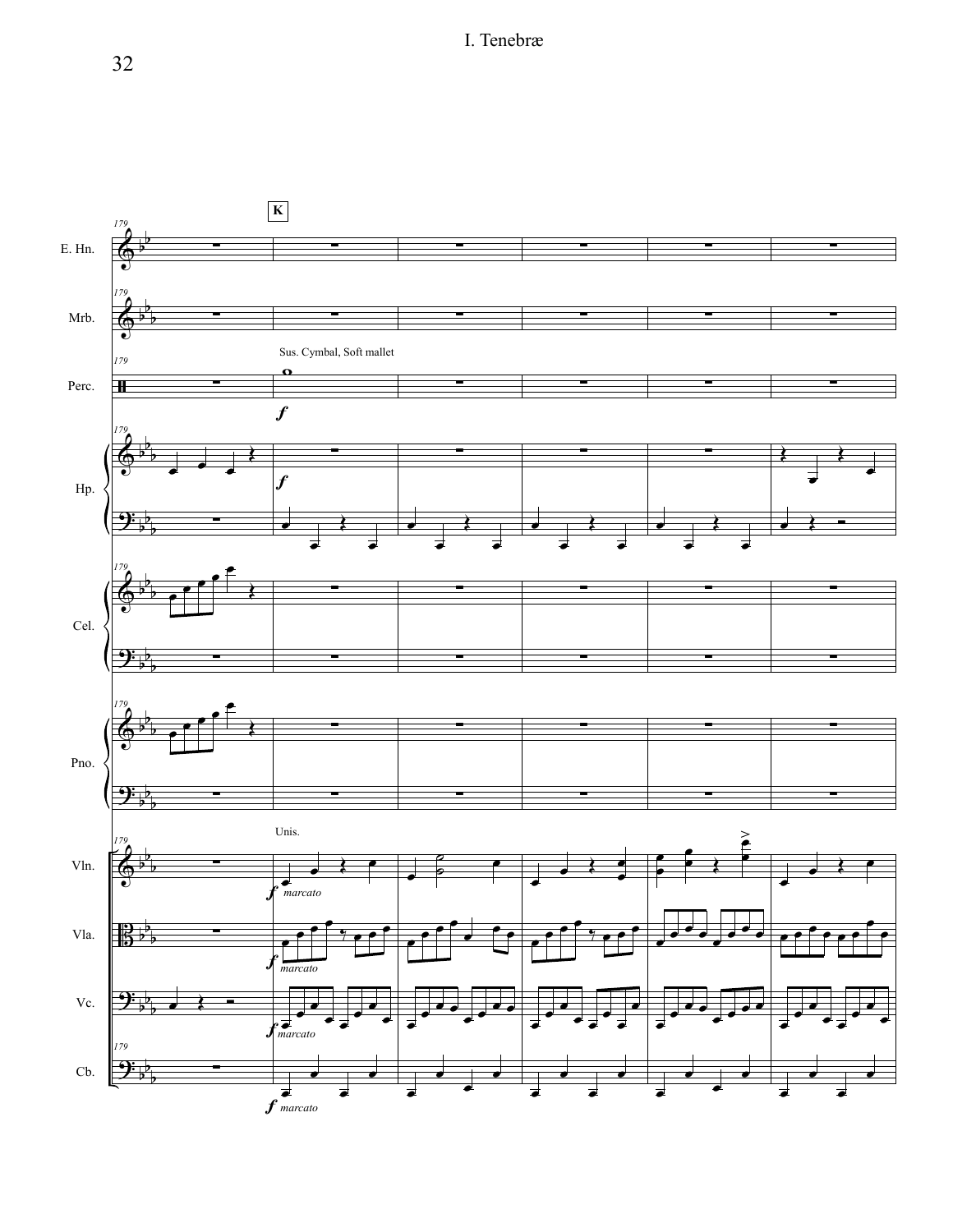![](_page_32_Figure_1.jpeg)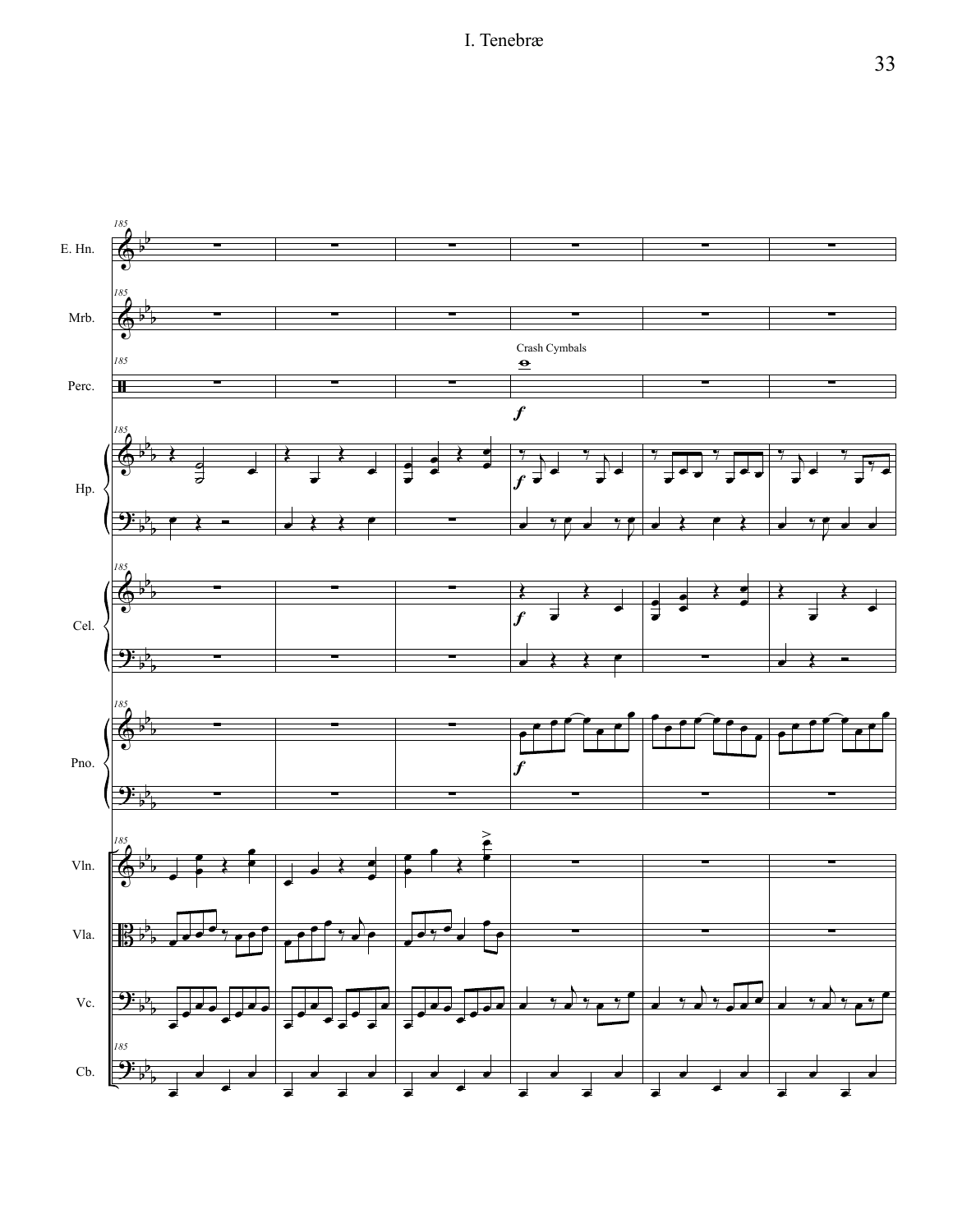![](_page_33_Figure_1.jpeg)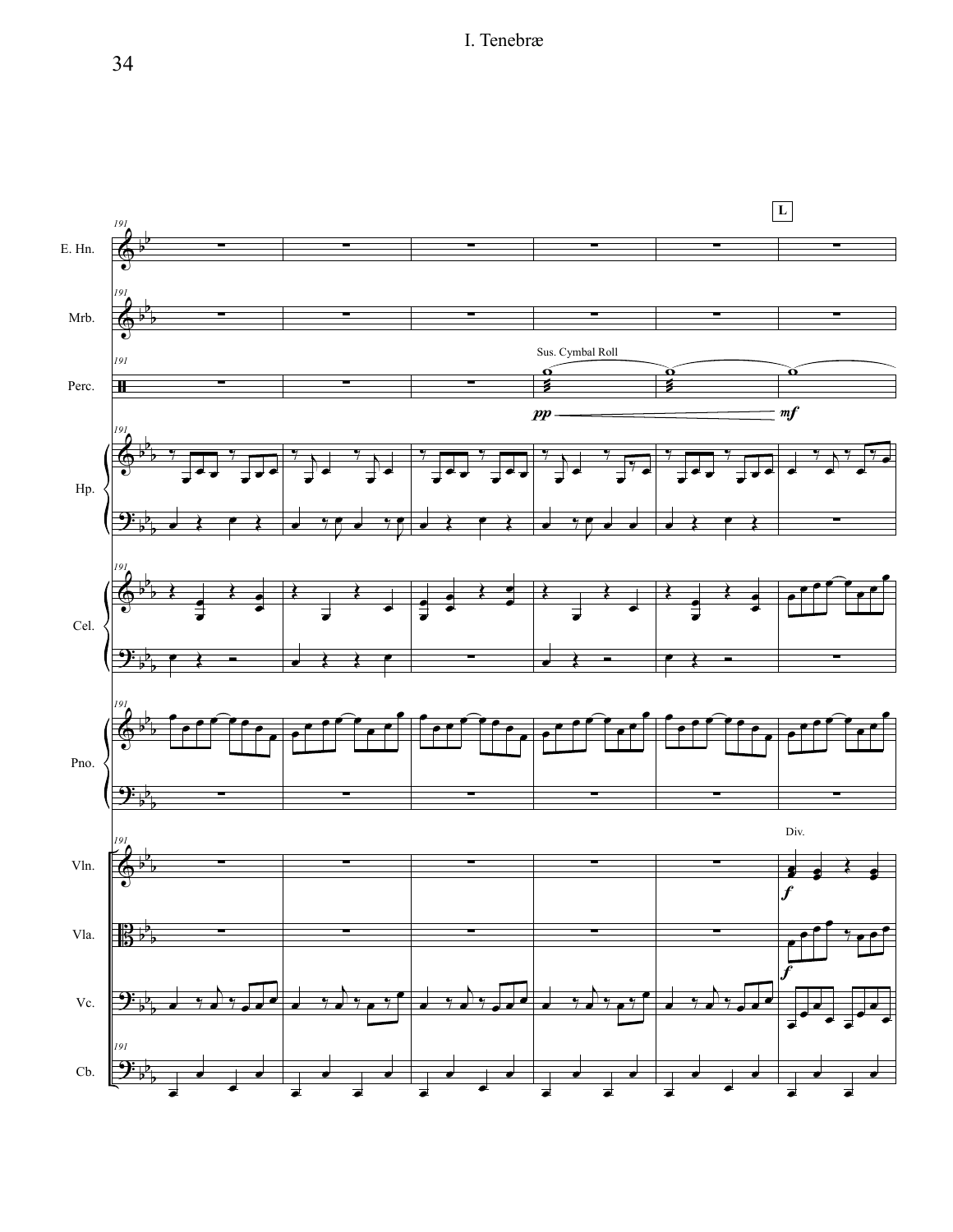![](_page_34_Figure_1.jpeg)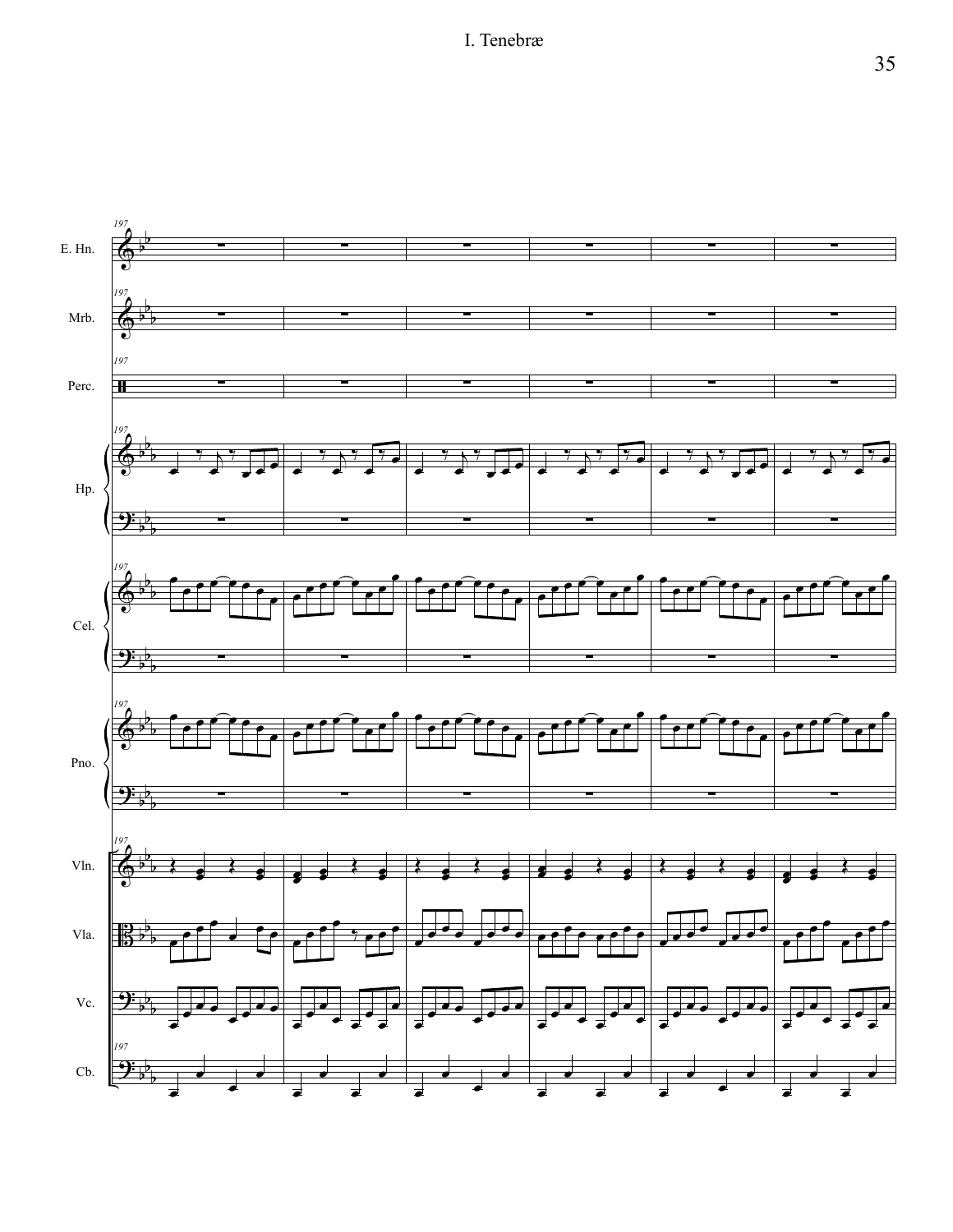![](_page_35_Figure_1.jpeg)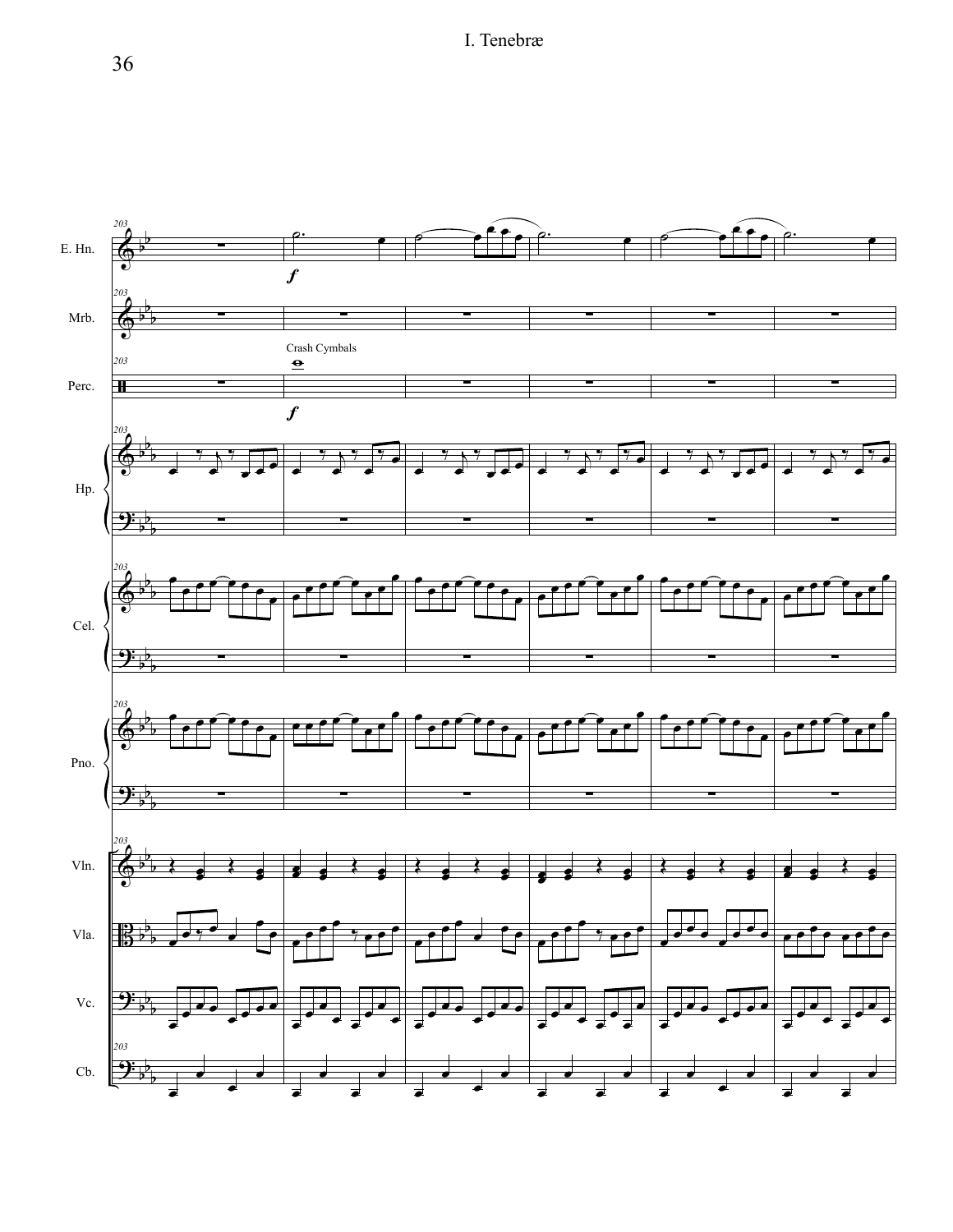![](_page_36_Figure_1.jpeg)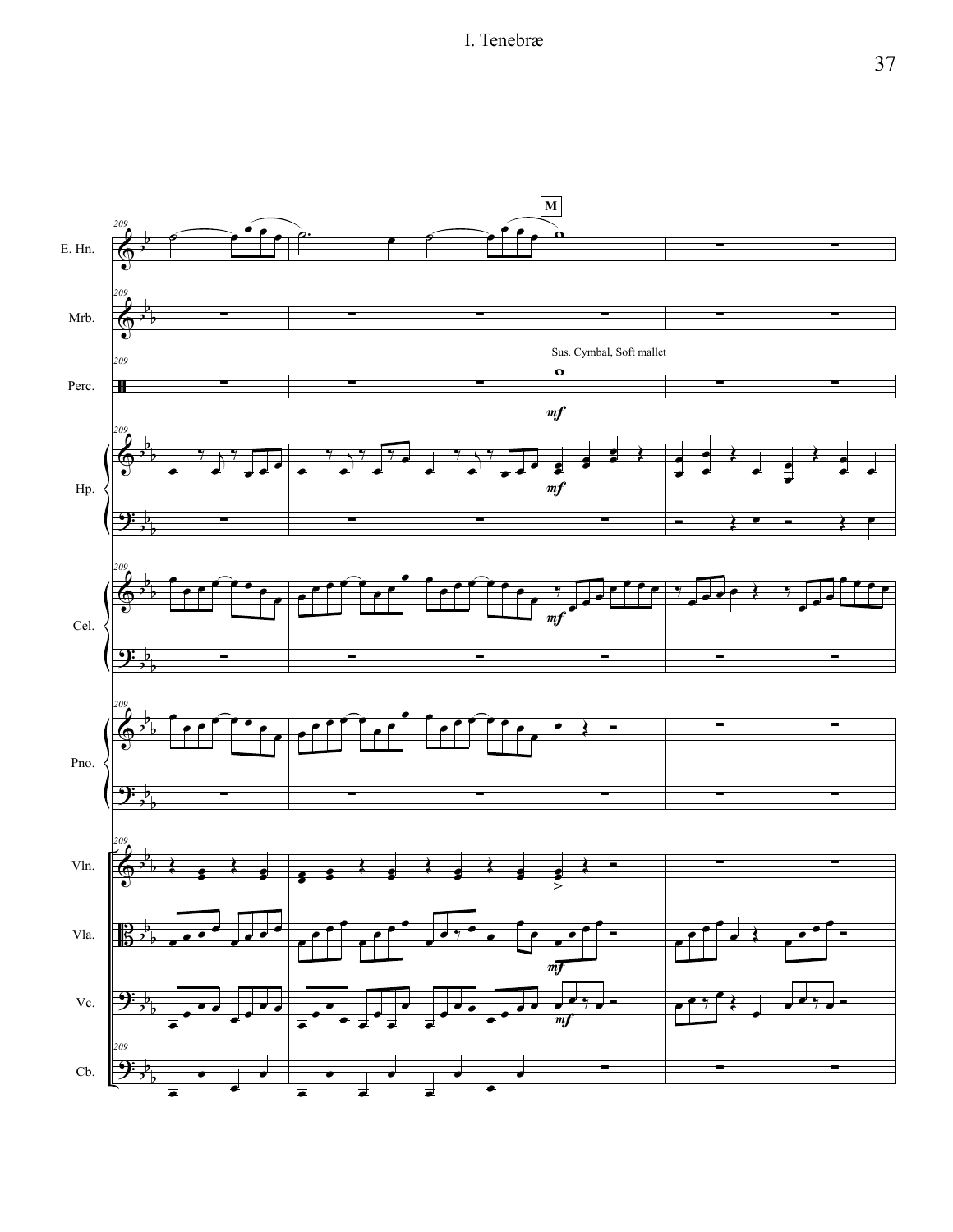![](_page_37_Figure_1.jpeg)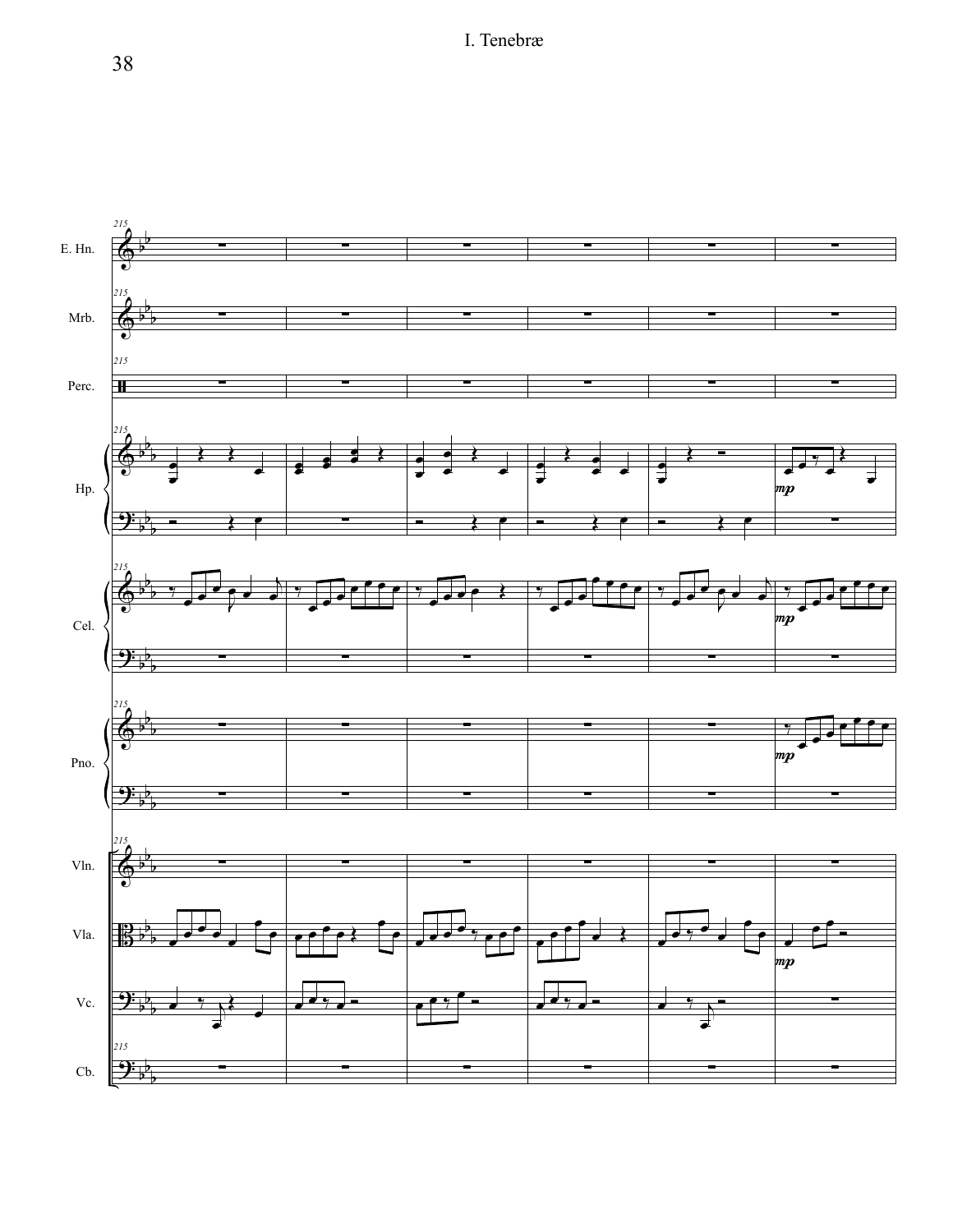![](_page_38_Figure_1.jpeg)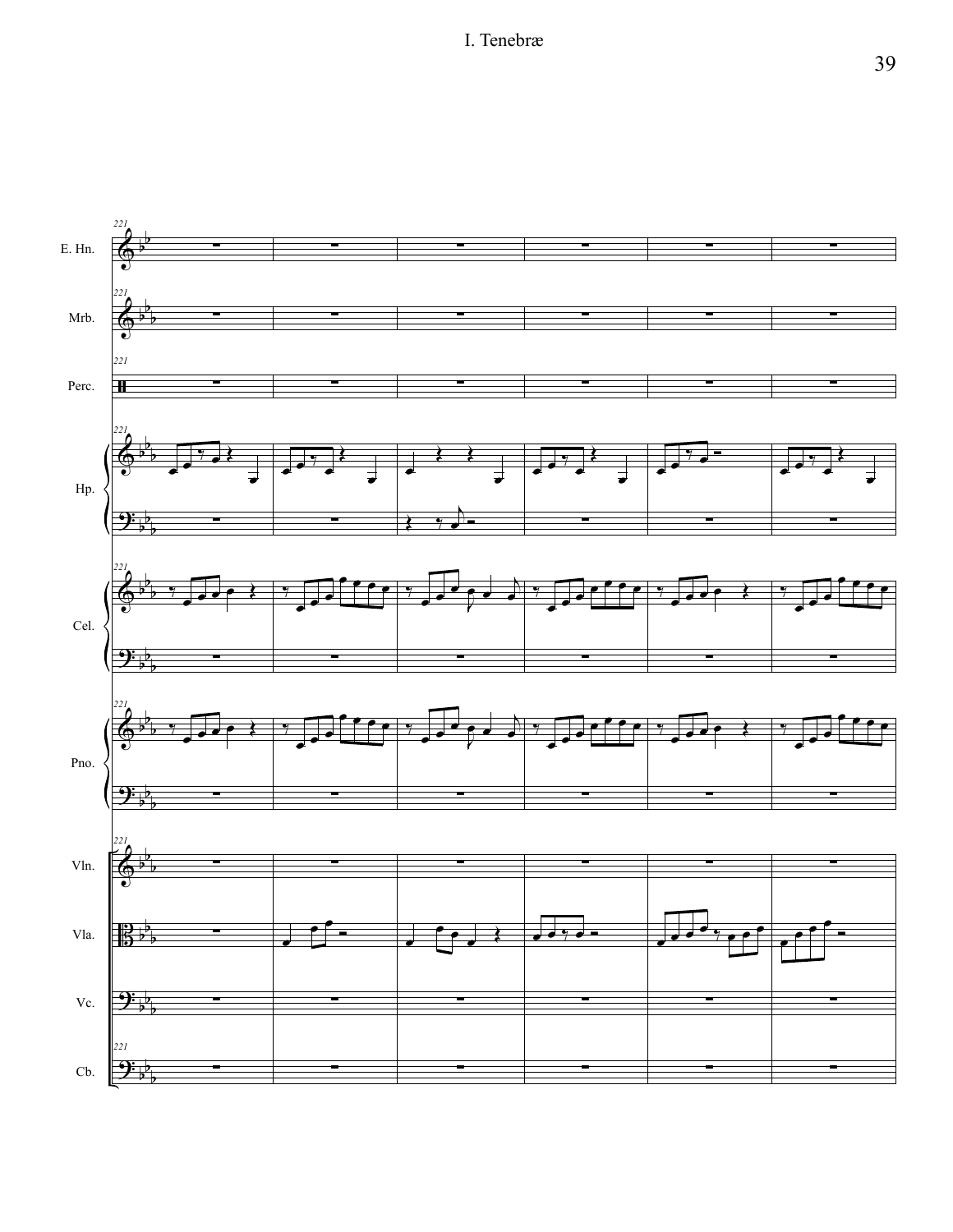![](_page_39_Figure_1.jpeg)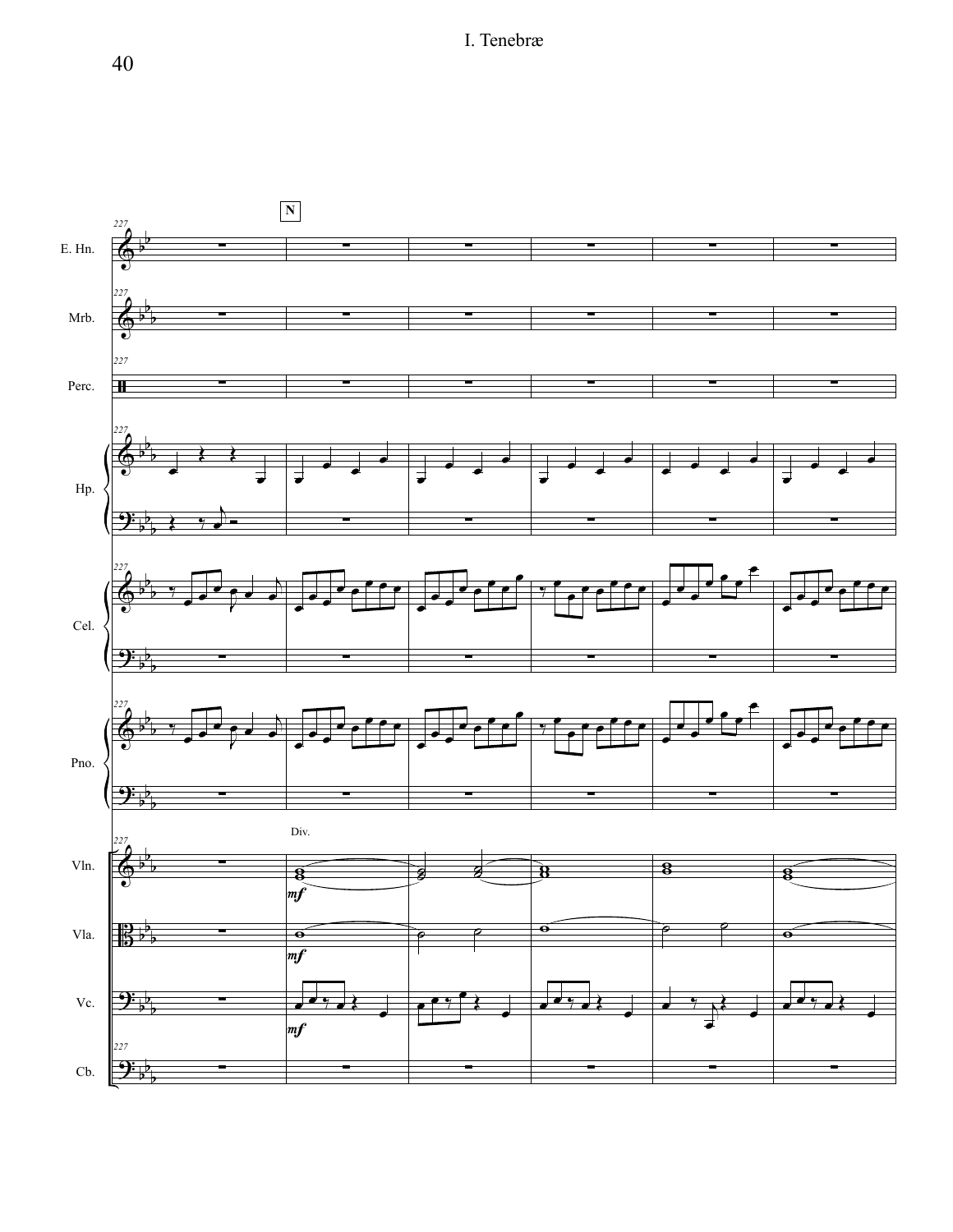![](_page_40_Figure_1.jpeg)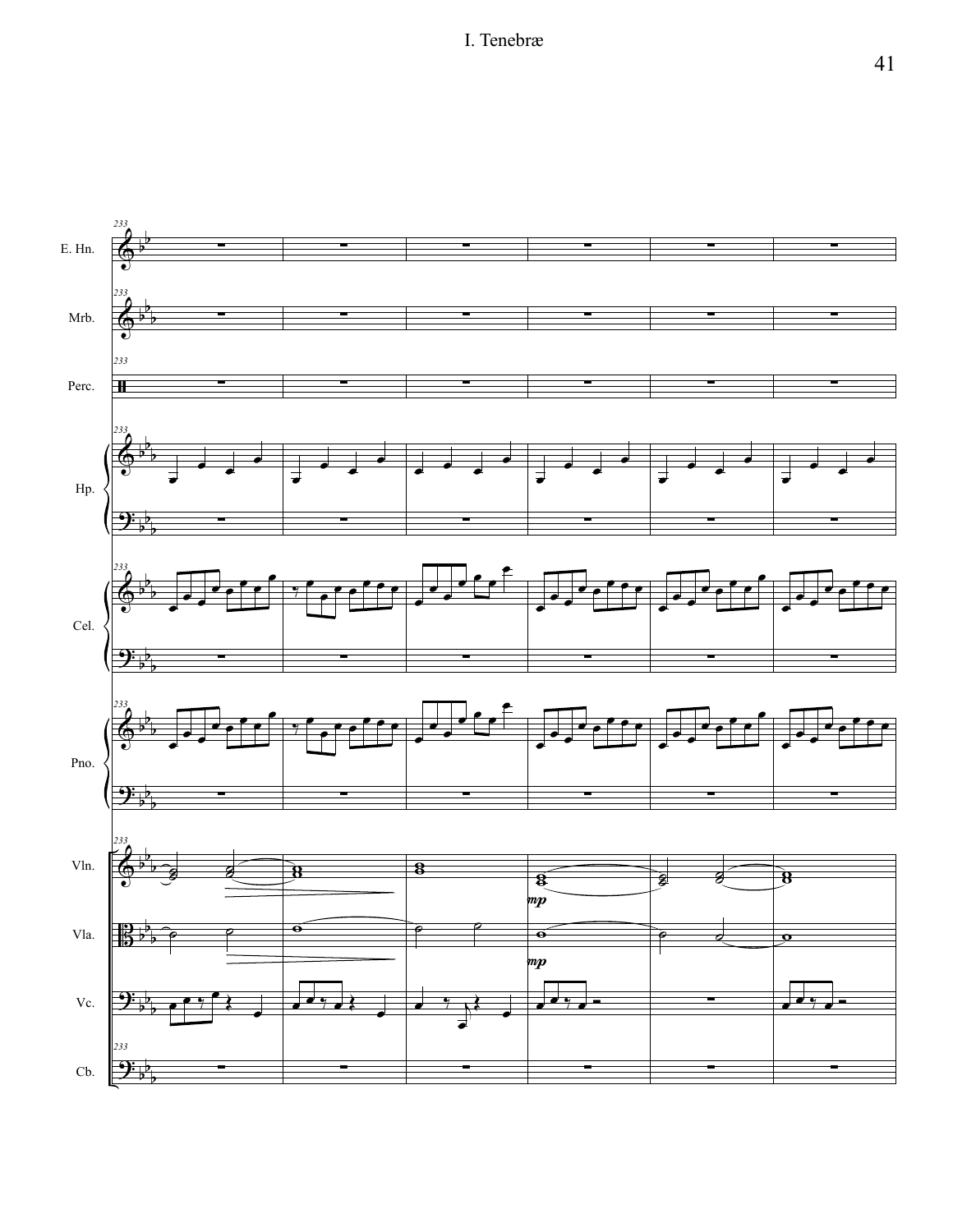![](_page_41_Figure_1.jpeg)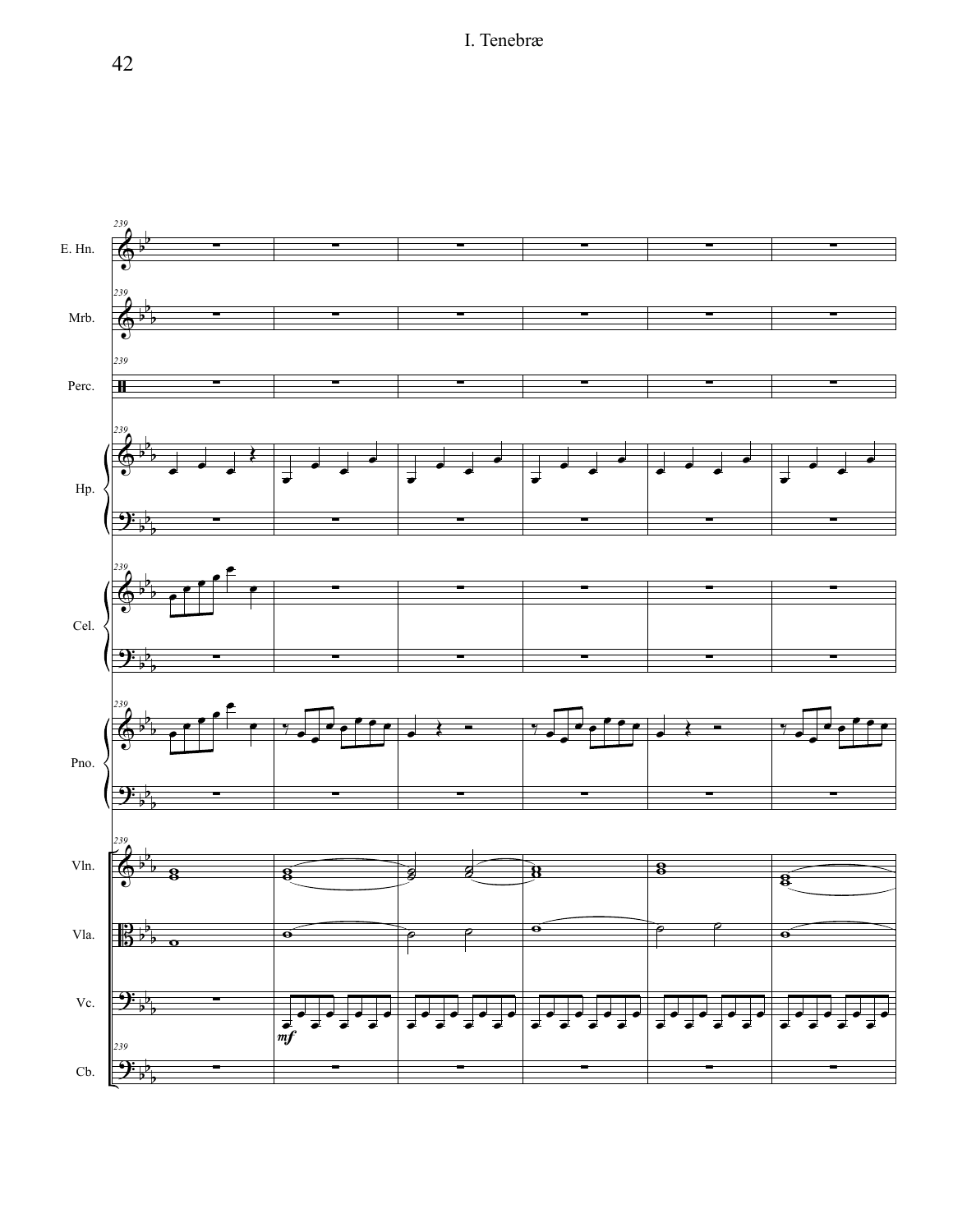![](_page_42_Figure_1.jpeg)

 $\mathbf{m}p$ 

43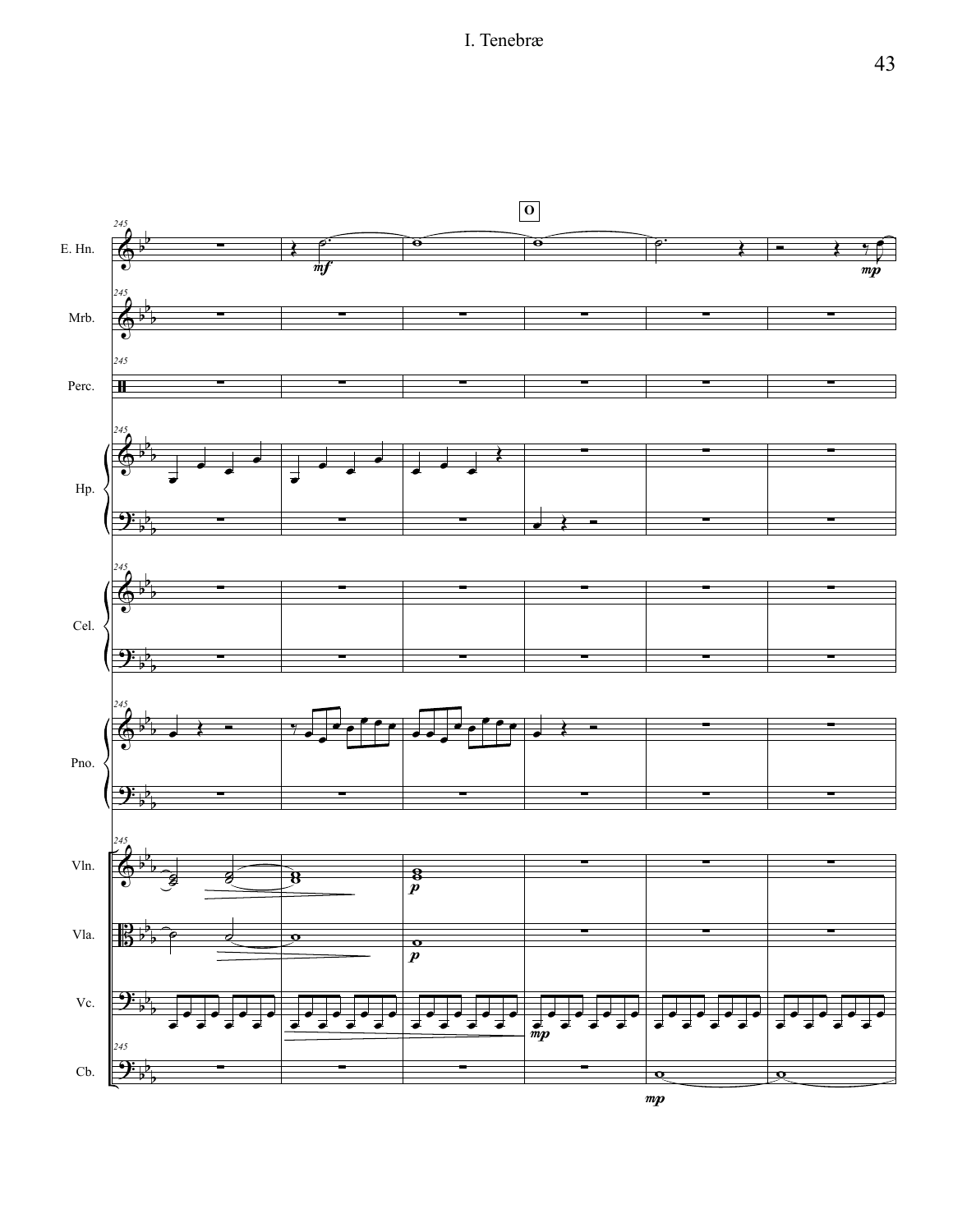![](_page_43_Figure_1.jpeg)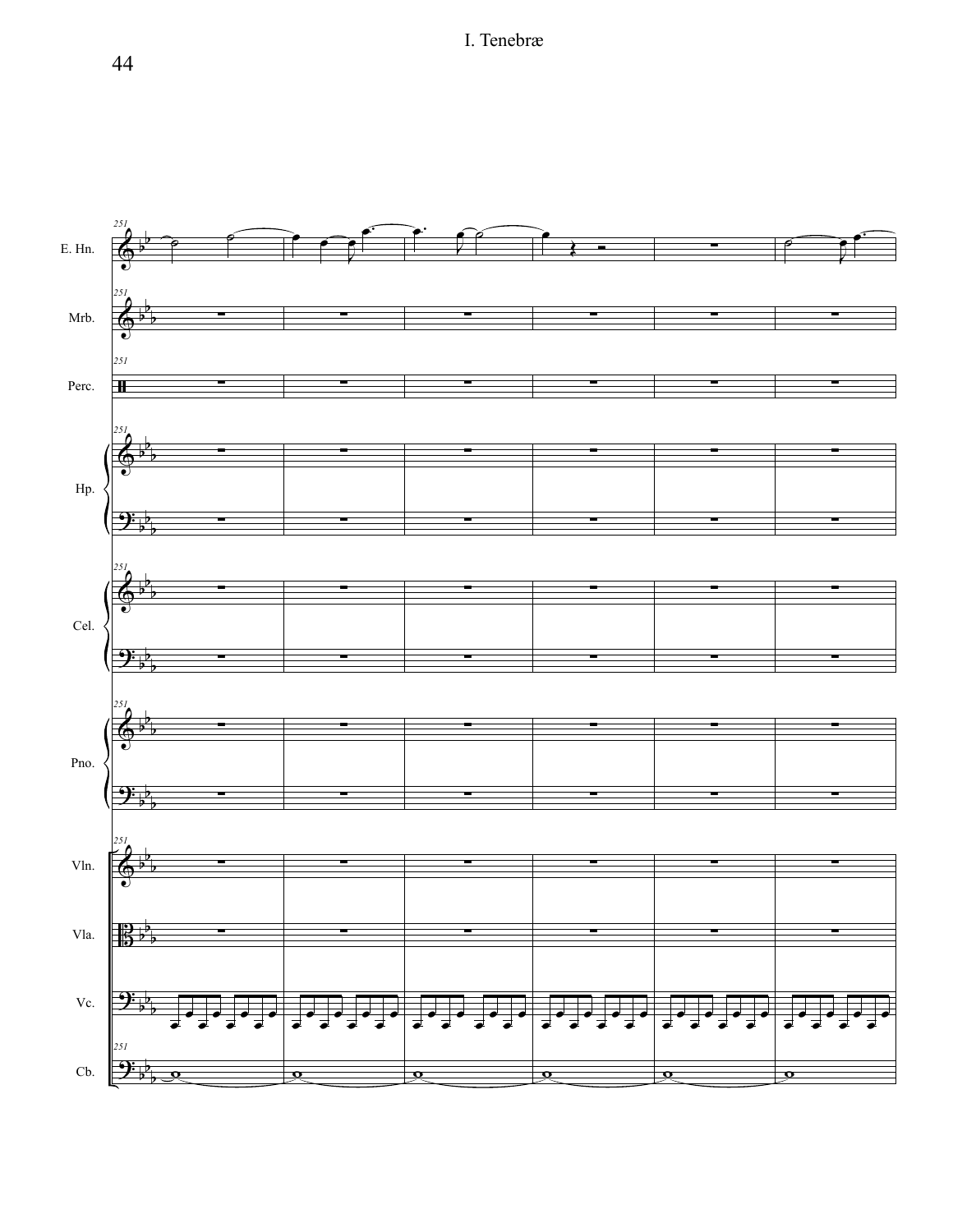![](_page_44_Figure_1.jpeg)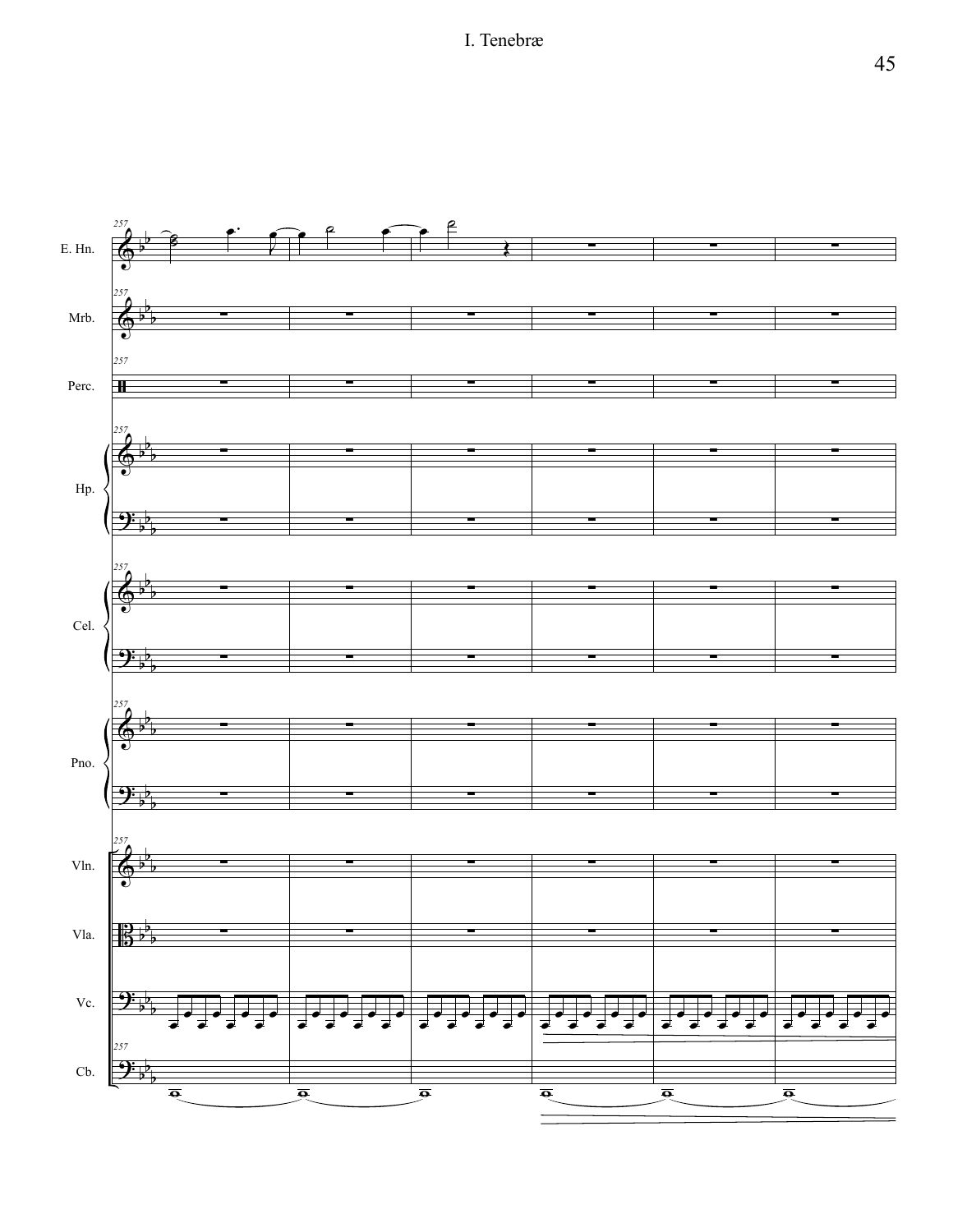![](_page_45_Figure_1.jpeg)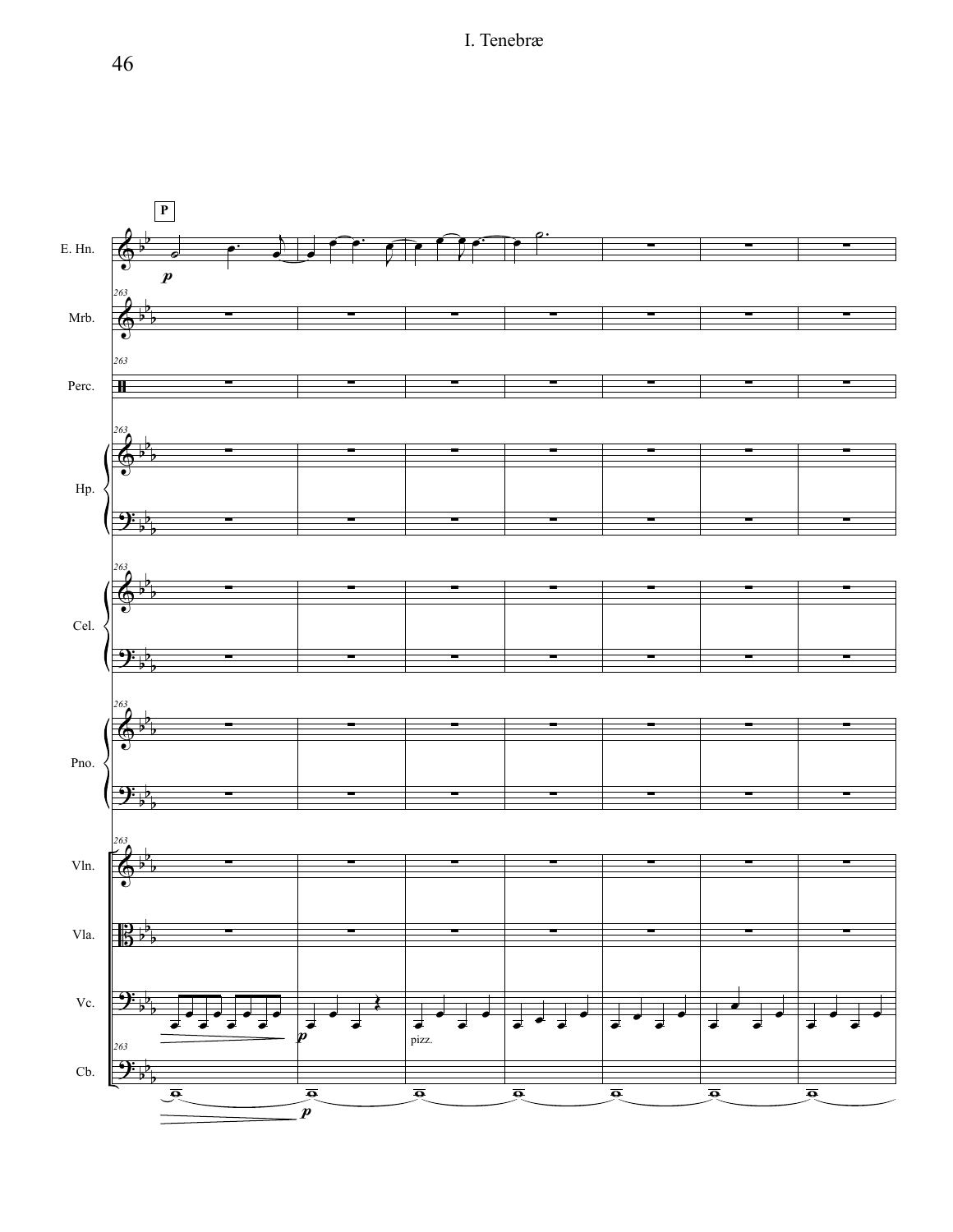![](_page_46_Figure_1.jpeg)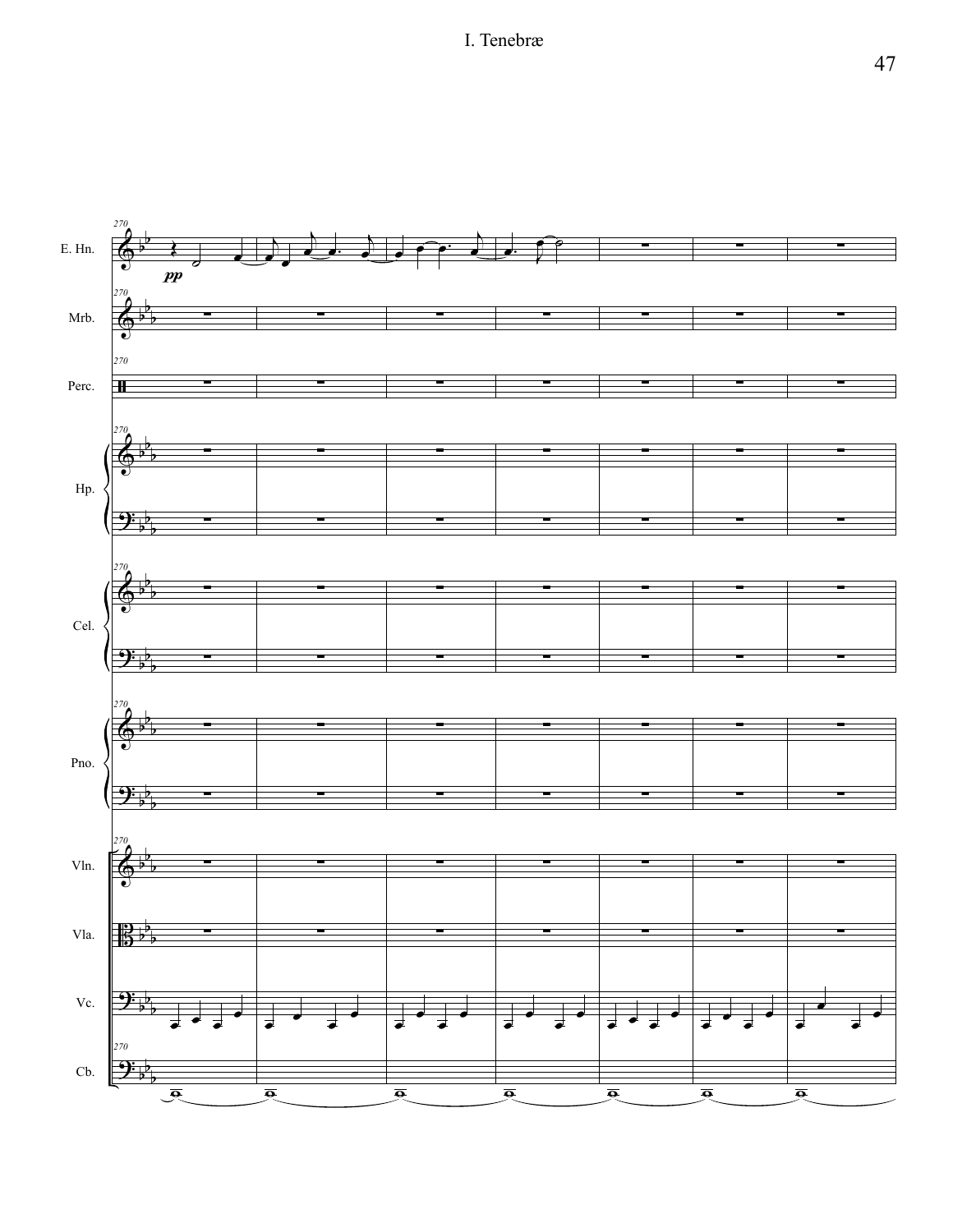![](_page_47_Figure_1.jpeg)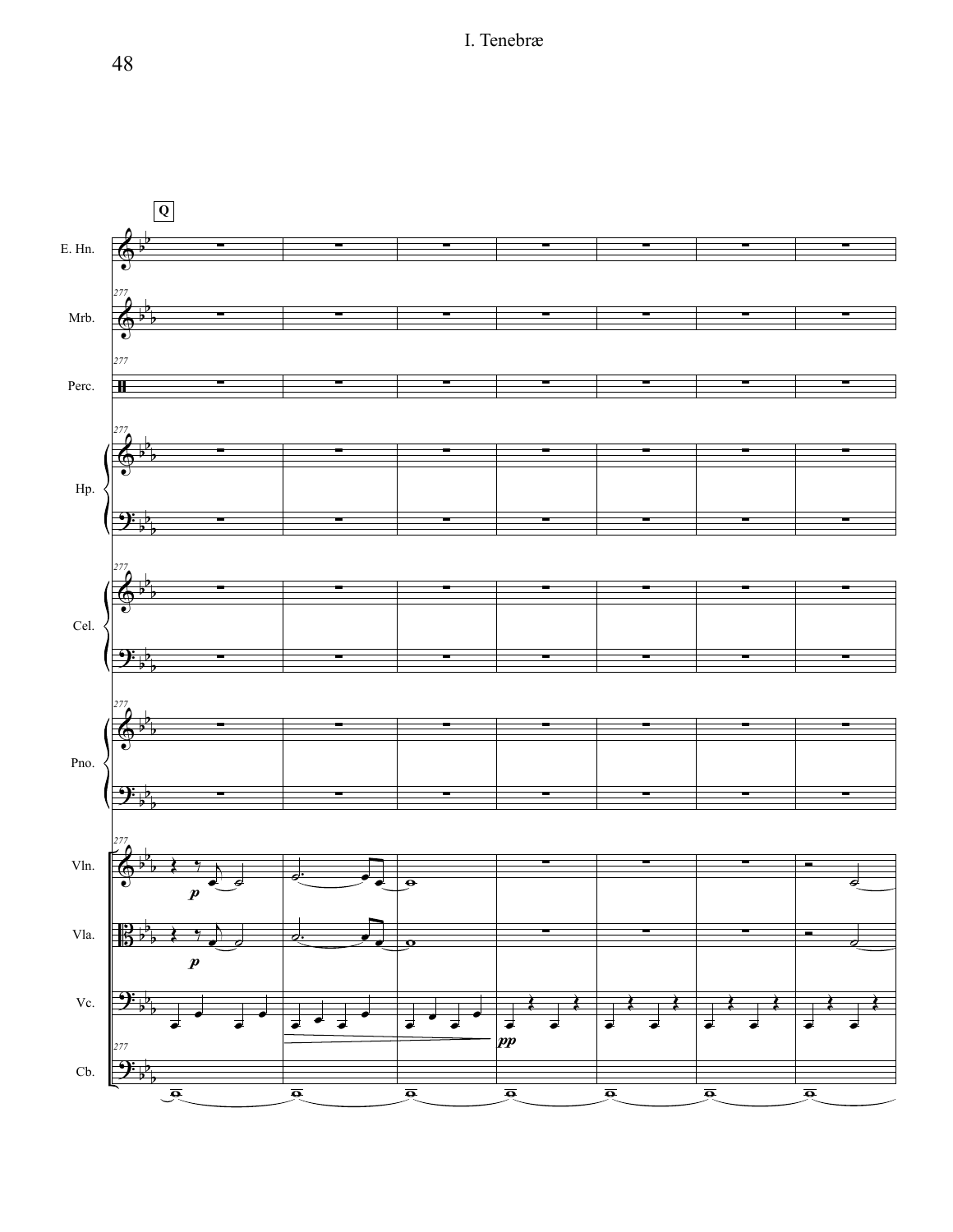![](_page_48_Figure_1.jpeg)